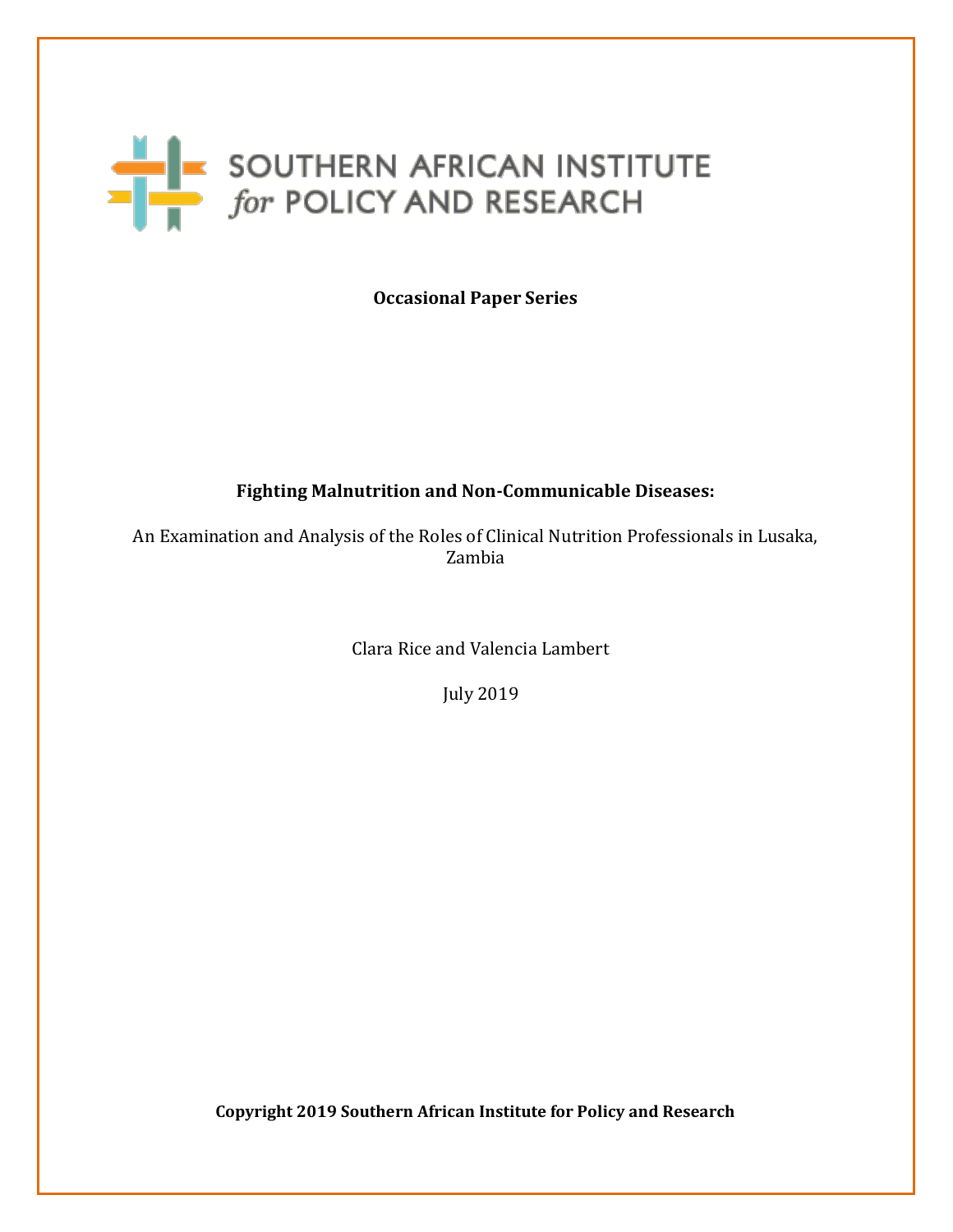# <span id="page-1-0"></span>**Table of Contents**

| <b>Table of Contents</b>                                                                                                                                                                     | $\mathbf{2}$ |
|----------------------------------------------------------------------------------------------------------------------------------------------------------------------------------------------|--------------|
| Abstract                                                                                                                                                                                     | 3            |
| <b>Acronyms</b>                                                                                                                                                                              | 4            |
| Introduction                                                                                                                                                                                 | 5            |
| Background                                                                                                                                                                                   | 5            |
| <b>Statement of the Problem</b>                                                                                                                                                              | 7            |
| Purpose of the Research                                                                                                                                                                      | 7            |
| Significance of the Research                                                                                                                                                                 | 7            |
| Objectives                                                                                                                                                                                   | 7            |
| <b>Methodology</b>                                                                                                                                                                           | 8            |
| Analysis                                                                                                                                                                                     | 9            |
| <b>Main Findings</b>                                                                                                                                                                         | 9            |
| Literature Review                                                                                                                                                                            | 9            |
| Objective 1                                                                                                                                                                                  | 11           |
| How do nutrition professionals' practices differ depending on the hospital/clinic<br>where they work and where they got their training?                                                      |              |
| Objective 2                                                                                                                                                                                  | 14           |
| What are current and past nutrition interventions implemented by the government<br>and nutrition professionals, respectively?                                                                |              |
| Objective 3                                                                                                                                                                                  | 16           |
| Are nutrition interventions in Zambia feasible and effective?                                                                                                                                |              |
| Objective 4                                                                                                                                                                                  | 17           |
| What changes would nutrition professionals want to see in their profession and its<br>involvement in the health sector?                                                                      |              |
| Objective 5                                                                                                                                                                                  | 21           |
| How are nutrition professionals viewed by the health field, the government,<br>and the public, within Zambia? How does this impede or positively affect the<br>extent of their contribution? |              |
| <b>Conclusions and Recommendations</b>                                                                                                                                                       | 23           |
| Limitations                                                                                                                                                                                  | 24           |
| <b>Acknowledgments</b>                                                                                                                                                                       | 25           |
| <b>References</b>                                                                                                                                                                            | 26           |
| <b>Appendix</b>                                                                                                                                                                              | 29           |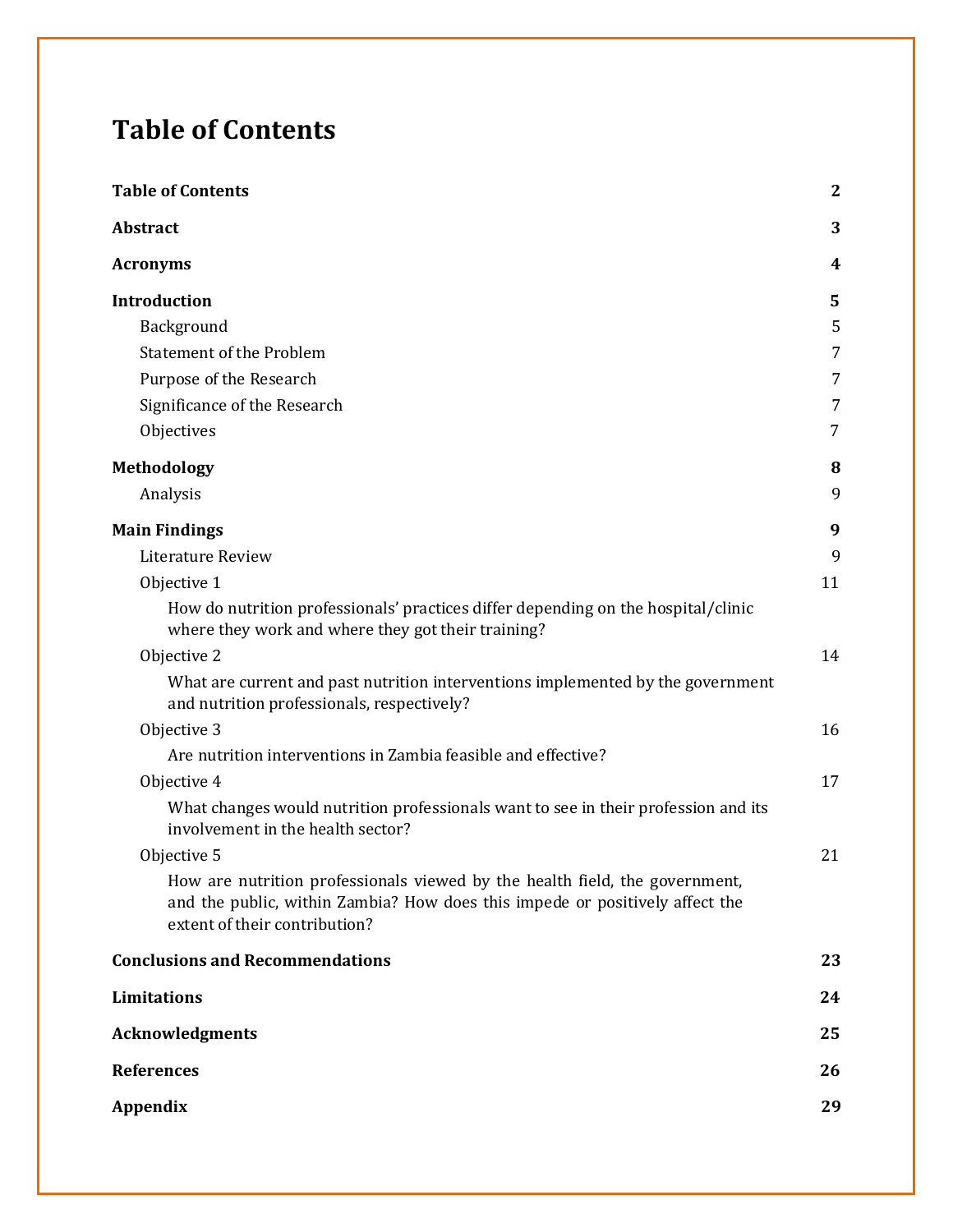## <span id="page-2-0"></span>**Abstract**

The rates of malnutrition in Zambia are high and stagnant while the rates of noncommunicable diseases (NCDs) are rising. This emerging double burden of disease calls for a targeted response. Since malnutrition has been proven to be related to the development of NCDs, and nutrition interventions are known to be an effective way to combat malnutrition, it is crucial that nutrition interventions are highlighted as valuable methods for fighting this double burden of disease. The purpose of this research study is to emphasize the role of skilled nutritionists and dietitians in improving patient outcomes and to advocate for the clinical nutrition profession in Zambia. Through a literature review and a series of expert stakeholder interviews, we compiled the perceptions, challenges, and experiences of a variety of nutritionists. Thus, this paper aims to provide a unique platform for nutritionists to hear each other's perceptions, to give voice to their desired changes, and to call the attention of the government, the public, and the health sector. Inspired by current Zambian nutritionists and based on our findings, we made a series of conclusions and recommendations: there needs to be a shift in attitudes regarding nutrition, a scaledup approach to nutrition education, a standardized form of nutrition practice, and a stronger presence of the Nutrition Association of Zambia (NAZ). These changes should help to enhance and reinforce the vital role that nutritionists play in the fight against malnutrition, NCDs and more.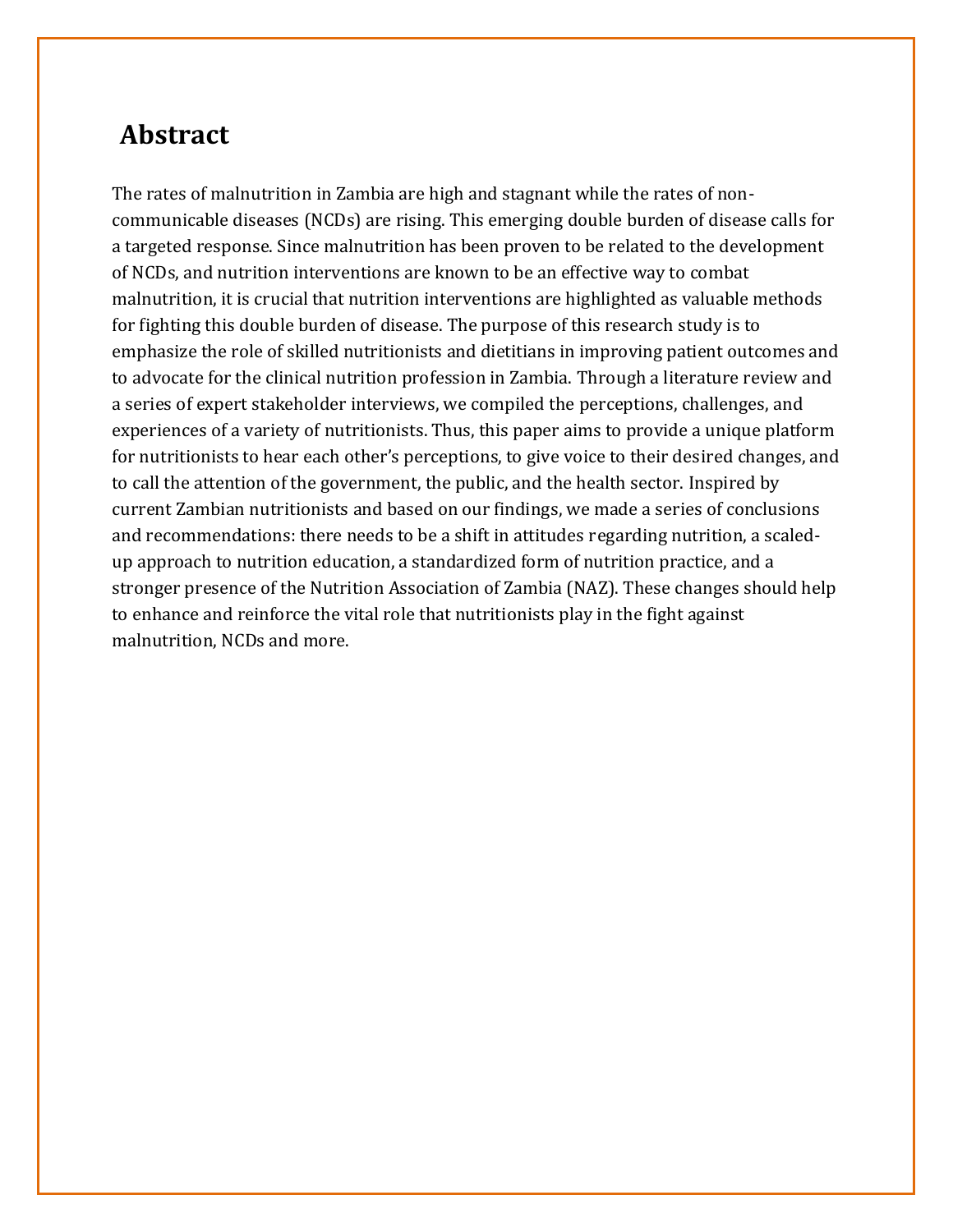## <span id="page-3-0"></span>**Acronyms**

| <b>BSc</b>    | <b>Bachelor of Science</b>                                              |
|---------------|-------------------------------------------------------------------------|
| <b>CHW</b>    | Community health worker                                                 |
| <b>HPCZ</b>   | Health Professions Council of Zambia                                    |
| <b>HPHE</b>   | High protein, high energy diet                                          |
| <b>LMMU</b>   | Levy Mwanawasa Medical University                                       |
| MoH           | Ministry of Health                                                      |
| <b>NAZ</b>    | <b>Nutrition Association of Zambia</b>                                  |
| NCD(s)        | Non-communicable disease(s)                                             |
| <b>NRDC</b>   | National Resource Development College                                   |
| <b>SAIPAR</b> | Southern African Institute for Policy and Research                      |
| <b>SGA</b>    | Subjective Global Assessment                                            |
| SOAPIE        | Subjective, objective, assessment, plan, implementation, and evaluation |
| <b>SUN</b>    | <b>Scale Up Nutrition</b>                                               |
| <b>UNZA</b>   | University of Zambia                                                    |
|               |                                                                         |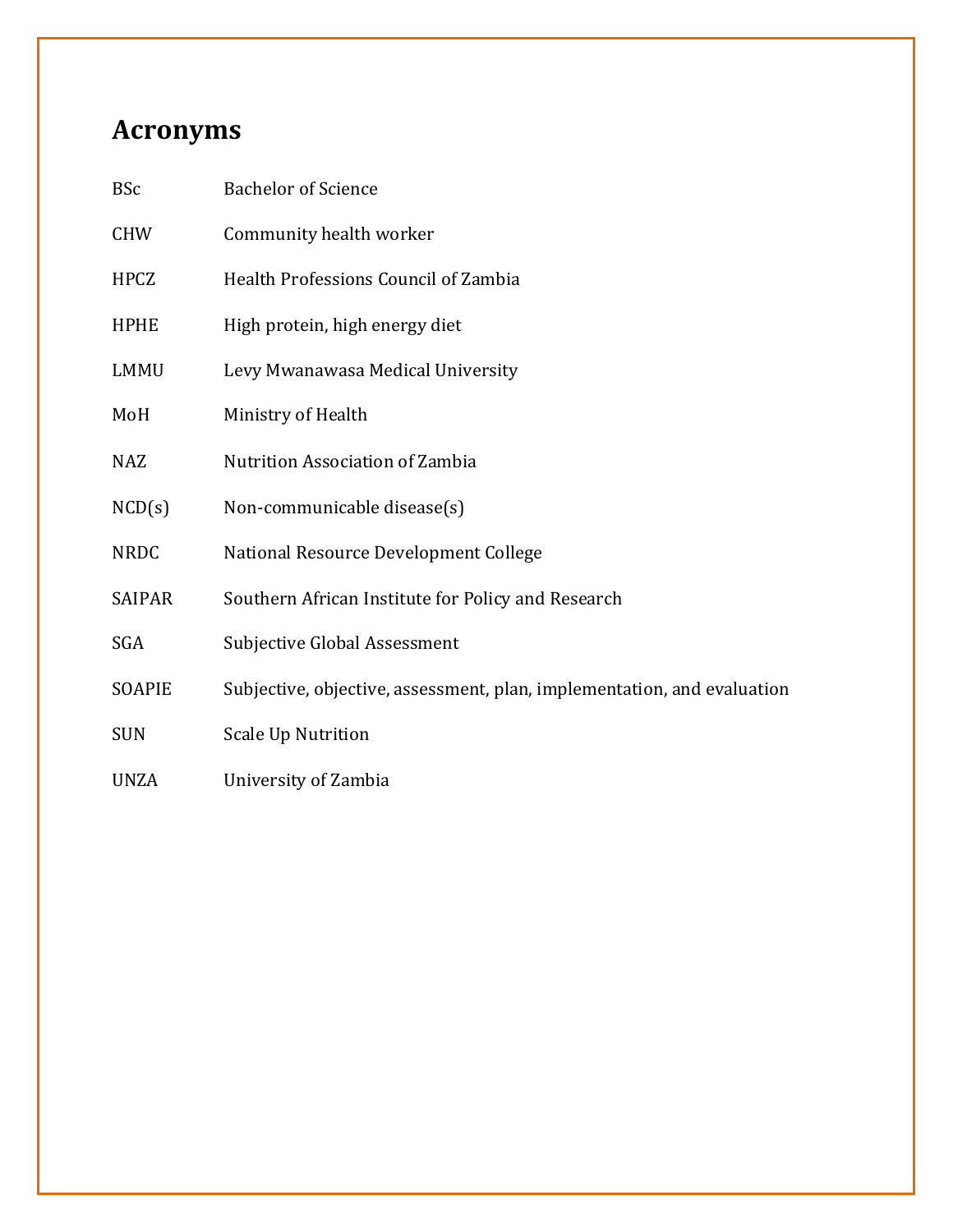## **Introduction**

#### <span id="page-4-1"></span><span id="page-4-0"></span>**Background**

Like many other sub-Saharan African countries, Zambia has been facing high rates of malnutrition since the early 1990s (Richards, K., & Bellack, S., 2016). To combat this problem, the country has partnered with different international donors and organizations to create health-related interventions. However, despite the numerous efforts put forth by the government and international donors, there has not been a significant change in the nutrition status of the country; as of 2014, Zambia had the highest rate of undernutrition when compared to other sub-Saharan African nations (FAO, IFAD & WFP, 2014). These high rates of malnutrition and stagnant nutrition status can be attributed to many different factors including the burden of national debt, a lack of government prioritization of the nutrition field, the collapse of world copper prices, and a lack of nutrition policies ("The National Food and Nutrition Policy", 2011).

In the case of the national debt, for example, the government has put forth most of its budget to the payment of this debt: 36.1% of the 2018 national budget was used for general public services, which includes external and domestic debt payment. Of this 36.1%, a total of 19.85% was directly allocated to debt payment. Therefore, as a result of the government prioritizing debt payment, it has stripped funding away from health oriented activities; only 9.5% of the 2018 budget was allocated to health. In conclusion, the prioritization of debt payment has resulted in the government forsaking other sectors and not prioritizing health and nutrition.

Additionally, the stagnant nutrition status of the country calls into question the effectiveness of the interventions and projects implemented by both the government and international donors. By examining the stunting, wasting and underweight rates of children under 5 years old, it is clear that the nutrition status of the country has not significantly improved over the years.<sup>1</sup>

In addition to the unimproving rates of malnutrition, Zambia has also seen increasing rates of NCDs, which has resulted in the country facing a double burden of disease within recent years. The most common NCDs include cardiovascular diseases, type II diabetes, cancers, chronic respiratory diseases, epilepsy, mental illnesses, oral health, eye diseases, injuries and sickle cell anemia (African Health Observatory, 2019). According to WHO,

<sup>1</sup> See Appendix Table 1 for stunting, wasting, and underweight rates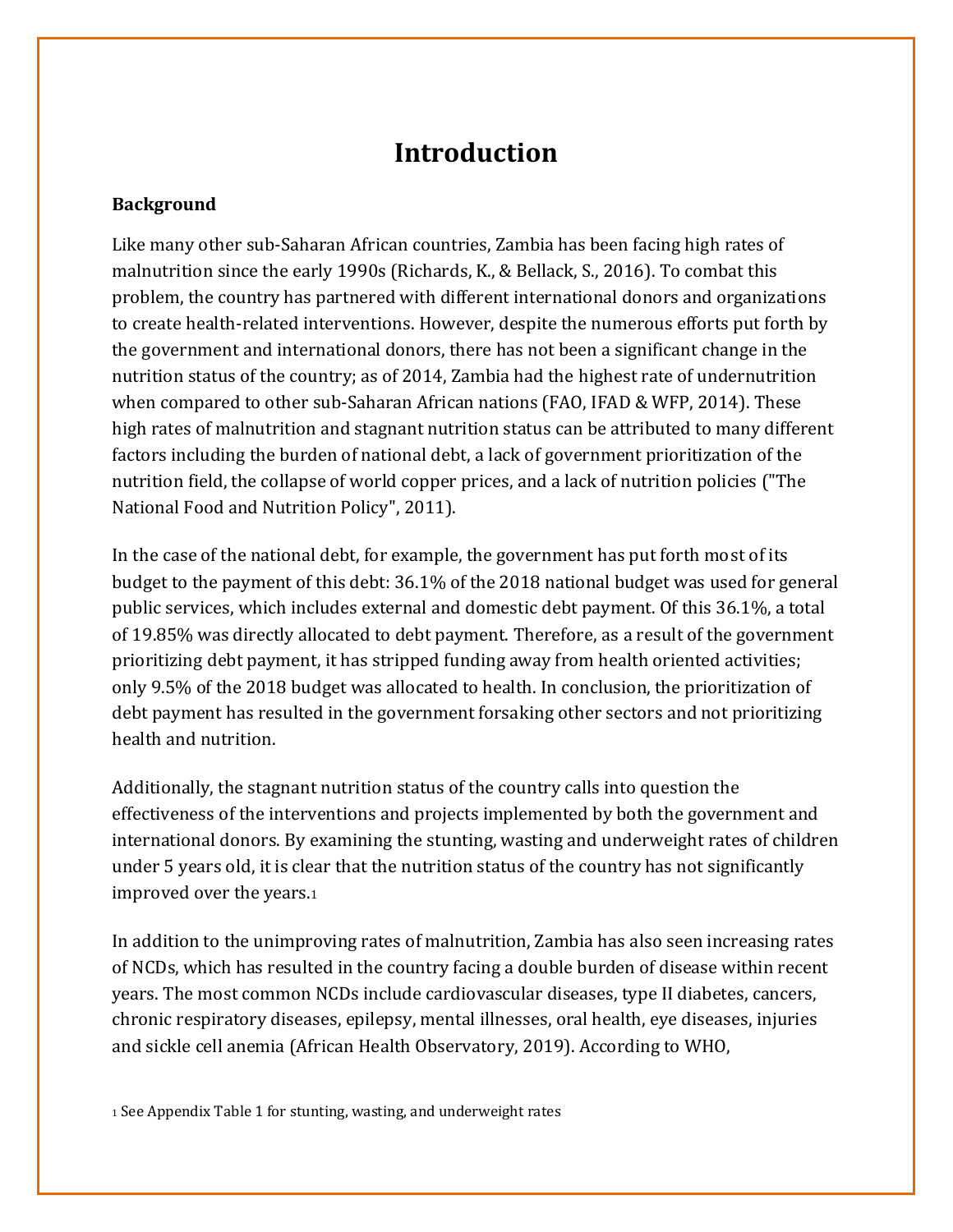cardiovascular diseases, certain cancers, and diabetes are all considered diet-related NCDs because unhealthy diets and poor nutrition are among the top risk factors for these diseases.<sup>2</sup>

With the rising rates of NCDs and stagnant rates of malnutrition, we were left to wonder whether current and past nutrition interventions are effective in Zambia. However, based on our research, we came to realize that perhaps the question is not whether nutrition interventions are effective in Zambia, but rather whether Zambia is conducive for nutrition interventions to be effective and produce observable results. The answer to this question lies in the state of the nutrition profession in Zambia.

For the longest time, Zambia had only been offering diplomas in nutrition and food science. In fact, BSc programs have only started graduating students in recent years. As a result of this, the nutrition professional field currently consists of mainly diploma holders, rather than bachelor's degree holders. The diploma degree is significantly shorter in length than the bachelor's degree program: three years vs five years respectively. However, regardless of the extent of training received by nutrition professionals, they are all expected to practice at the same level (even though diploma degrees only teach technical skills, incorporate fewer background science courses, and contain many agriculturally focused subjects).

As of the  $31<sup>st</sup>$  of May 2019, HPCZ published a list of approved programs that indicated: one institution (NRDC) that offers the diploma in food and nutrition, three institutions that offer a Bachelor of Science in Food and Nutrition (UNZA - School of Agriculture, DMI St. Eugene University, LIUTEBM University) and two institutions that offer a master's degree in nutrition: one in human nutrition (UNZA - School of Agriculture) and the other in public health-nutrition (UNZA - School of Agriculture). However, despite the introduction of both master's and bachelor's degree programs, there is still a lot to be done with regard to the development of the nutrition profession since there are only five programs (from four different institutions) within the whole country that adequately prepare students to practice nutrition within Zambia. Furthermore, stakeholders in this field still question whether students are adequately prepared to do clinical work, due to the fact that these programs don't include a lot of clinical nutrition theory and most importantly don't have supervised clinical nutrition practicals. In conclusion, the nutrition profession can be subjectively categorized as an 'emerging profession' due to the limited number of training institutions and the questionable level of practical skills that students obtain from these training programs. Therefore, in order to increase the effectiveness of nutrition

<sup>2</sup> See Appendix Figure 1 for a graph linking NCDs to behavioral choices and diet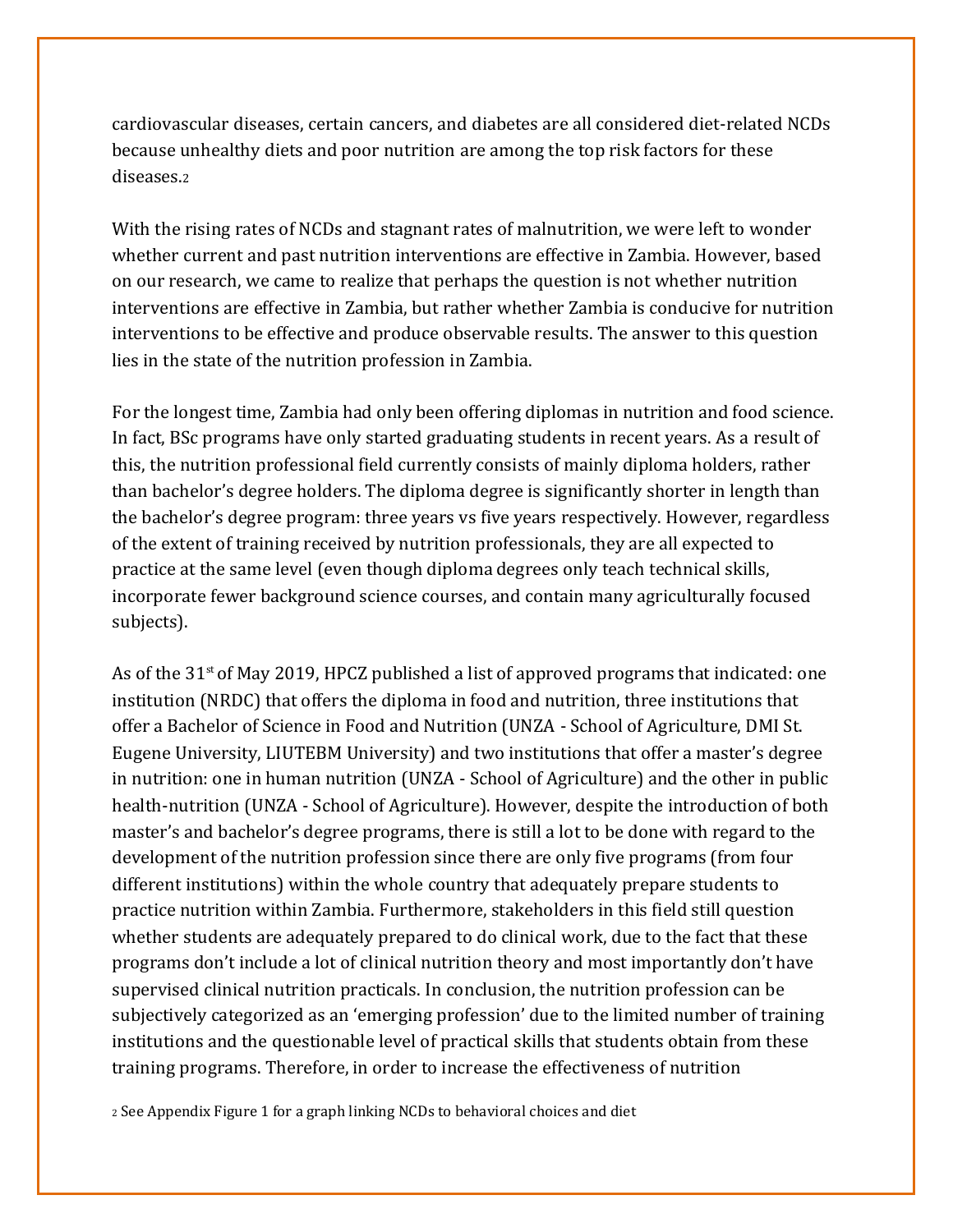interventions and improve the nutrition status of the country, the nutrition profession needs to be developed. The development of the nutrition profession ensures that all nutrition professionals within the clinical setting are both educationally qualified and have the practical skills to carry out their practice in their respective work environments. Additionally, it allows clinical nutrition professionals to be fully equipped to combat the emerging double disease burden of malnutrition and NCDs.

#### <span id="page-6-0"></span>**Statement of the Problem**

There has not been significant improvement of the nutrition status of Zambia to date. This is not just due to the lack of effectiveness of the nutrition interventions implemented, but also due to the lack of adequately skilled clinical nutrition professionals within the country. This gap has stemmed from the limited training institutions and the lack of practical training integrated within these nutrition programs: at both the diploma and bachelor's level.

#### <span id="page-6-1"></span>**Purpose of the Research**

The purpose of the research is to advocate for the nutrition profession by highlighting its importance in the fight against malnutrition and non-communicable diseases. Specifically, this research aims to highlight how the development of the nutrition profession is linked to improved patient outcomes within the clinical setting.

#### <span id="page-6-2"></span>**Significance of the Research**

This research is important because it will provide a platform for nutrition professionals to hear each other's experiences and challenges within their work setting. Additionally, it will provide an insight to both the public and the government to nutrition professionals' practice and show what role they play in the clinical setting. Furthermore, it will provide a platform on to which nutrition professionals can speak directly to the public, the government and other health professionals and voice their frustrations, challenges and desired changes within their profession. By simply advocating for the profession, we, as researchers, hope to call more government attention to the nutrition professional field and encourage its development.

#### <span id="page-6-3"></span>**Objectives**

The purpose of this study is to advocate for the nutrition profession in Zambia by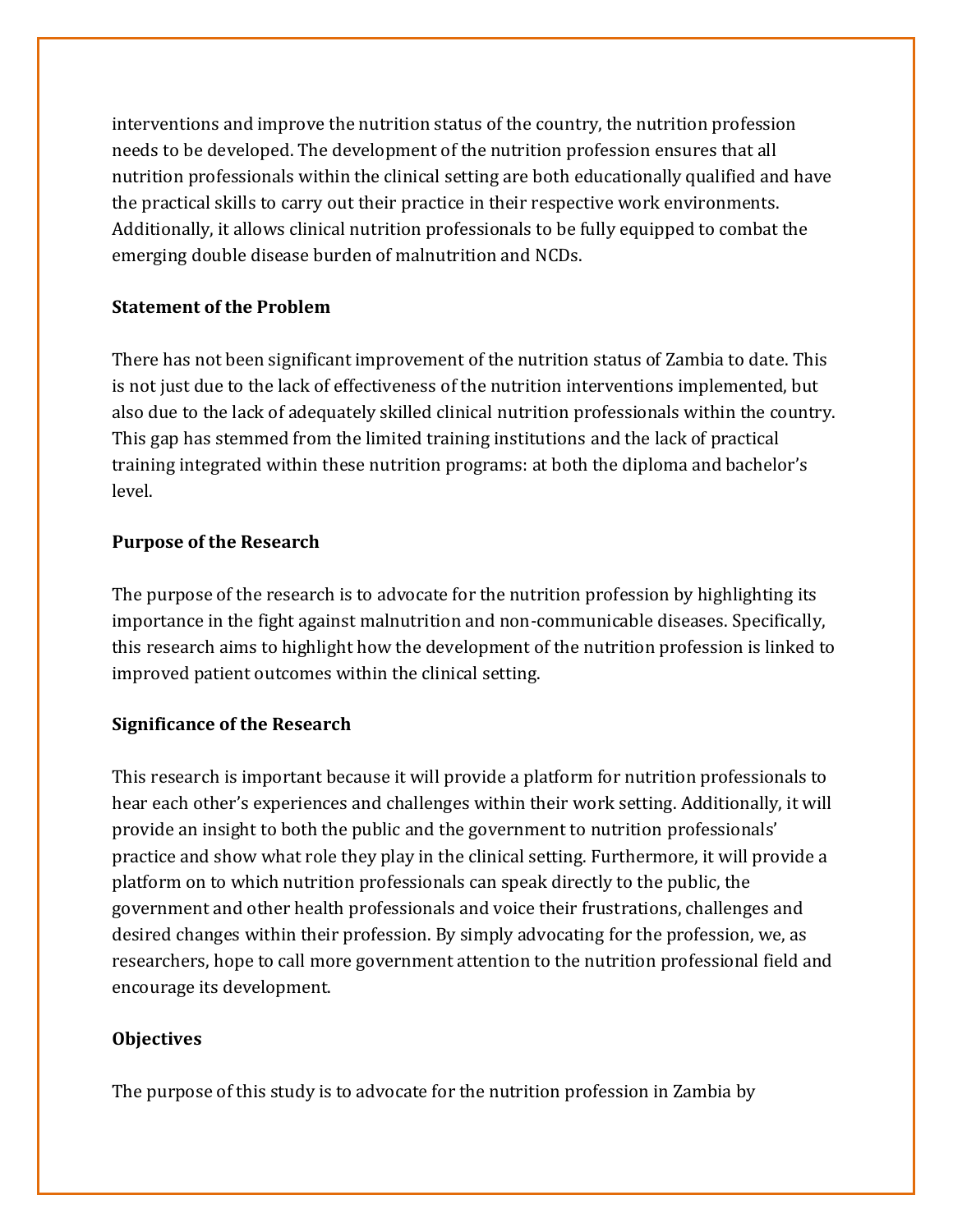highlighting the importance of nutritionists in the fight against malnutrition and NCDs. In order to achieve this goal, we divided our research into the five specific objectives listed below:

- 1. How do nutrition professionals' practices differ depending on the hospital/clinic where they work and where they got their training?
- 2. What are current and past nutrition interventions implemented by the government and nutrition professionals, respectively?
- 3. Are nutrition interventions in Zambia feasible and effective?
- 4. What changes would nutrition professionals want to see in their profession and its involvement in the health sector?
- 5. How are nutrition professionals viewed by the health field, the government, and the public within Zambia? How does this impede or positively affect the extent of their contribution?

These objectives focused our research on collecting information that demonstrates the breadth and differences within the nutrition profession, gives nutritionists a place to voice their opinions and concerns about the field, analyzes the impact of the Zambian context on the practice of nutritionists, and highlights their importance in improving individual and population health. Throughout this paper, the results from interviews and relevant literature will be grouped by these research objectives.

## **Methodology**

Research for this paper was collected through a literature review, interviews with expert stakeholders, and observations of nutritionists. The literature review began at Cornell University in Ithaca, New York, United States of America in late April and early May of 2019, and was continued in Lusaka, Zambia in June of 2019. Documents in this review included Zambia demographic and health data, national Zambian government plans concerning health improvement, the constitutions of the Nutrition Association of Zambia (NAZ) and the Health Professions Council of Zambia (HPCZ), previous research studies on malnutrition and non-communicable diseases, and international guidelines on nutrition practices.

Eleven semi-structured interviews were conducted with expert stakeholders in Lusaka, Zambia in late June and July of 2019. Permission for these interviews was obtained with consent forms, and notes were taken during each interview. Stakeholders were found via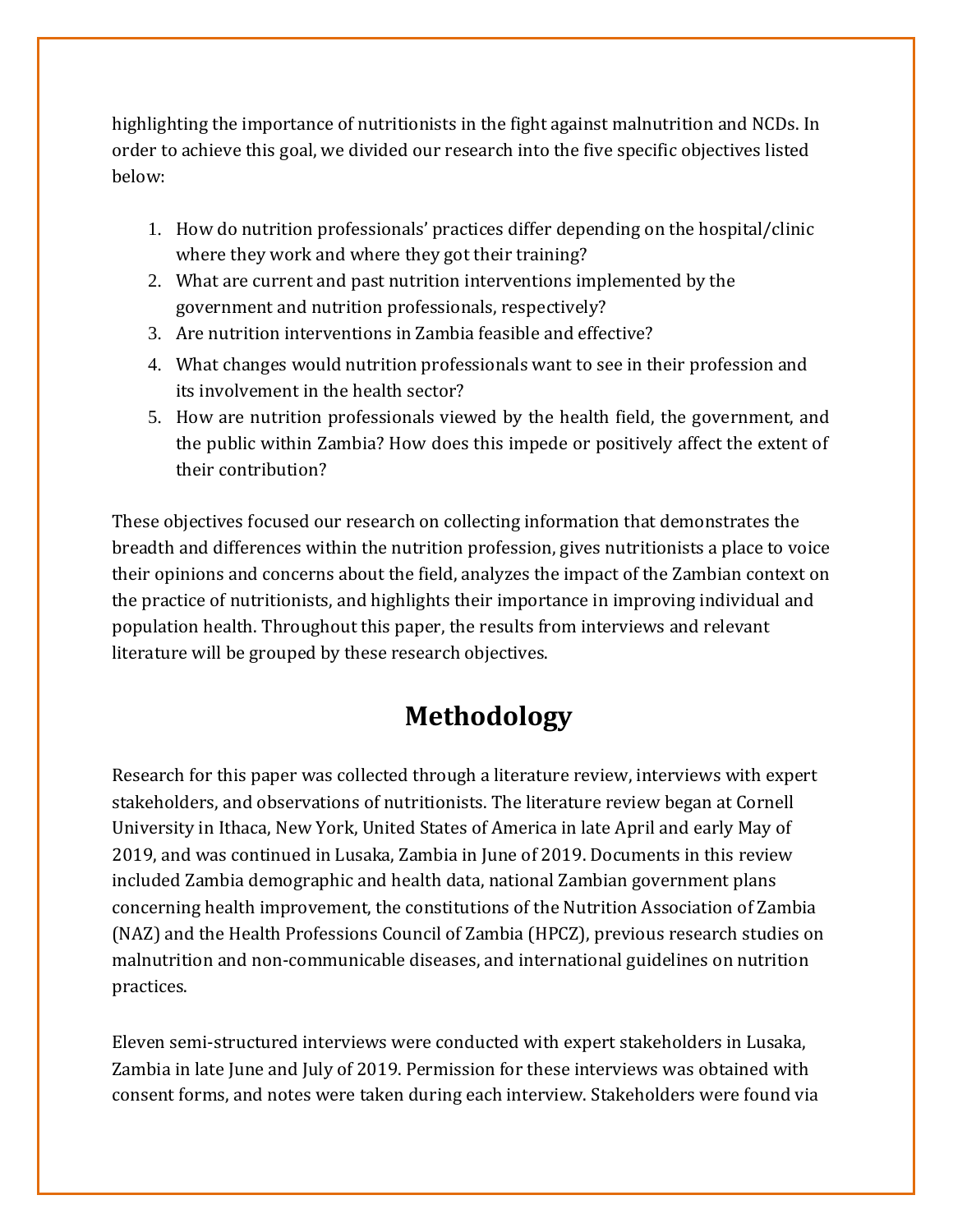snowball sampling where initial interviewees put us in contact with other stakeholders. As a result, the sample of stakeholders in this study covers a range of different people but is non-random.

In total, eight nutritionists from a variety of workplaces and training backgrounds were interviewed and four of them were shadowed during their work day. Of these nutritionists, one works in a private hospital, four currently work or have worked in a public hospital, two work for a community clinic, and one worked in nutrition and food science research; three were internationally trained, while the rest received all of their education in Zambia. There were executive board representatives, members, and non-members of NAZ included. Additionally, one obstetrician/gynecologist and one diabetic physician from Victoria Hospital (a small private hospital) and one representative of the Ministry of Health were interviewed.<sup>3</sup>

#### **Analysis**

To analyze the information, we obtained from interviews and observations, we made a code-book by extracting common themes from transcripts and observation notes.<sup>4</sup> Consequently, our findings and interview notes were categorized under these themes to allow for easier comparison between one interviewee and another. These themes helped to further categorize our findings according to our different research objectives, listed below.

## **Main Findings**

#### **Literature Review**

To situate our research in the context of current nutrition interventions in Zambia, we looked at publications, policies, and programs created by the government regarding nutrition. Recently, the Ministry of Health (MoH) released the Zambia National Health Strategic Plan for 2017-2021. In this plan, the MoH acknowledges the importance of nutrition, stating "clinical nutrition and dietetics is essential in tackling current and emerging health conditions" and "a key shift in strategy will be to ensure that nutrition interventions are embedded in the overall plan that addresses diet-related NCDs". However, currently there are no running programs (though new programs such as the

<sup>3</sup> See Appendix Table 2 for a full list of stakeholders interviewed

<sup>4</sup> See Appendix Table 3 for the code-book used to analyze interviews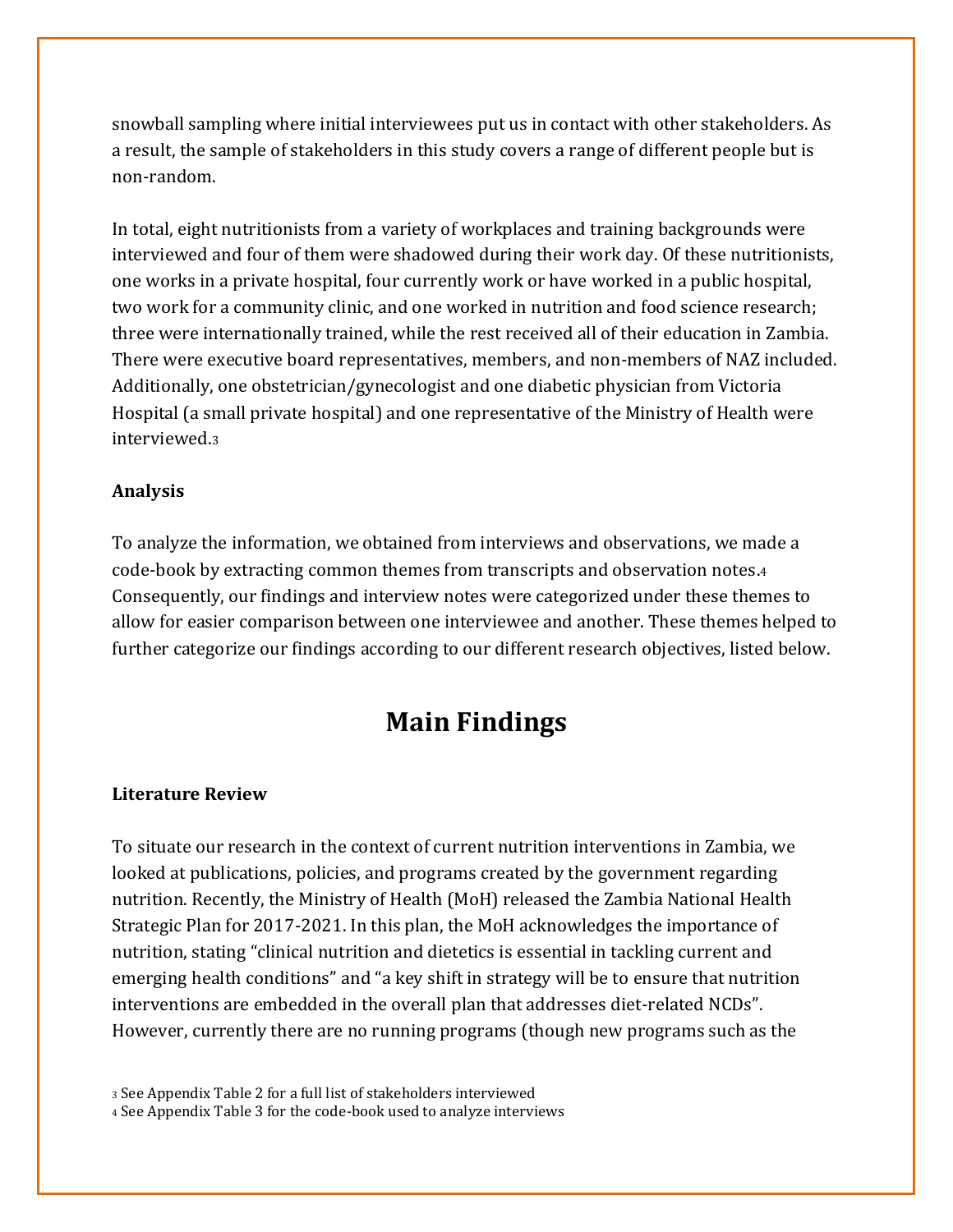LMMU Nutrition and Dietetic Degree are being developed) or policies that focus on developing the clinical nutrition profession have come out of this commitment to nutrition so far. The programs that have been implemented in the nutrition sector in Zambia tend to be more focused on public health nutrition. Government-sponsored nutrition intervention strategies formally began in 1967 with the development of the National Food and Nutrition Commission (NFNC) by an Act of Parliament, Chapter 308, No. 41. The NFNC is an advisory body whose "broad objective is to promote and oversee nutrition activities in the country, primarily focusing on vulnerable groups such as children, and women" ("Nutrition Programmes", 2015). This organization has created a number of programs, some of which include the First 1,000 Most Critical Days Programme that focuses on reducing levels of malnutrition and stunting in children under two and the Maternal, Adolescent, Infant and Young Child Nutrition Programme (MAIYCN) that focuses on infant and young child feeding and nutrition for adolescents and mothers in order to promote healthy growth.<sup>5</sup> Additionally, the MoH in cooperation with the NFNC has created programs to address micronutrient deficiencies. In a plan developed in 1999, programs for vitamin A supplementation, vitamin A fortification of sugar, and iron-folic acid supplementation for pregnant women were introduced (MOST, USAID Micronutrient Program, 2004).

The government has invested a lot of money into programs related to nutrition, specifically programs that aim to combat the staggering rates of malnutrition, including NFNC projects, the SUN (Scale Up Nutrition) project, diversification of crops, and fortification of maize. With regards to NCDs, there has been a limited number of interventions and proposals. The WHO Global Action Plan for NCDs for 2013-2030 is one of the few NCD focused interventions that is currently being implemented in Zambia. However, the effectiveness of this plan has been questioned due to its use of generic targets and indicators (M. Mukanu, 2017). As stated in a policy analysis on malnutrition and NCDs in Zambia, "there is a need for the domestication of international guidelines and frameworks to match the disease burden, resources and capacities in the local context if policy measures are to be comprehensive, relevant and measurable" (M. Mukanu, 2017). The lack of revision of plans and interventions to fit the intended context leads to them not being effective within that specific context. Plans and interventions are not simply transferable, they have to account for human resources, disease burden, culture and other external factors regarding the context. Hence, this might be one of the reasons why we currently observe stagnant rates. The difference between the country's nutrition status before and after these interventions were implemented is insignificant and barely visible within the field.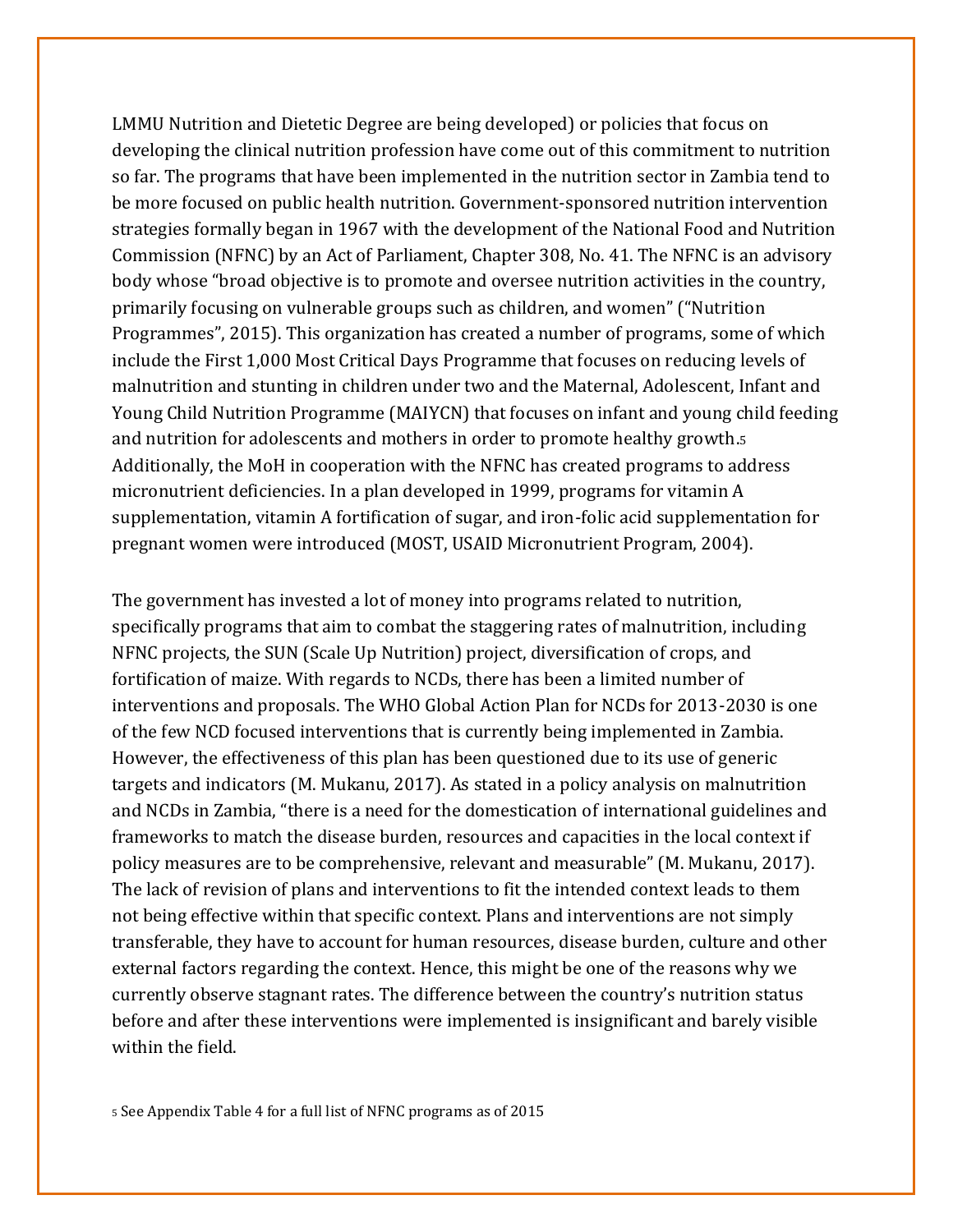The number of nutrition-focused programs and policies shows that the Zambian government values improvements in nutrition. However, these government programs have not integrated clinical nutritionists, encouraged the public to value the nutrition profession, nor focused on the sustainable development of the nutrition profession. Many programs target public health nutritionists and thus discount the importance of clinical nutritionists, who are essential human resources. As of 2015-2016, statistics show that 82.3% of deceased people who sought treatment for their NCD utilized a government health facility, and 54.5% of the deaths due to NCDs occurred in hospitals or health centres (*Zambia SAVVY Report*, 2015-2016). Hence, they show that many patients in Zambia with a diagnosed NCD, at one point, interacted with a clinical nutritionist in the hospital setting. Therefore, if we are to ever fully address the burden of NCDs and ensure better patient outcomes, skilled clinical nutritionists are needed. At the same time though, in recent years the government (specifically the MoH and HPCZ) has been making strides in the positive direction in terms of increasing training programs, offering more higher education degrees in nutrition, and revising the definitions of the different specialties in nutrition (such as the distinction between a nutrition technician and nutritionist). These initiatives will, with certainty, contribute to the development of the nutrition profession.

However, there is still a lot to be done, which is evident by the gaps that currently exist within the profession. Currently, there is a lack of understanding of the specializations within the profession by the government, the general public and other health professionals. Additionally, there is inadequate opportunities for clinical practical experience, for university and diploma students, lack of understanding of the role of nutrition professionals in a clinical setting, lack of incentives to encourage the public to consult clinical nutritionists, lack of existing pay-grade difference between nutrition professionals according to their level of training, and lack of enough training instructors within institutions. In conclusion by filling the current gaps in the profession highlighted above, nutrition professionals would be more skilled and equipped to produce better patient outcomes with regards to malnutrition and NCDs.

#### **Objective 1: How do nutrition professionals' practices differ depending on the hospital/clinic where they work and where they got their training?**

In Zambia, there is no standard, nationalized form of screening, assessment, treatment, or evaluation for nutritionists. Therefore, nutritionists practices vary depending on both their current work setting and their training. From interviews that consisted of nutritionists from private, public, and community-level care centers with multiple levels of training, we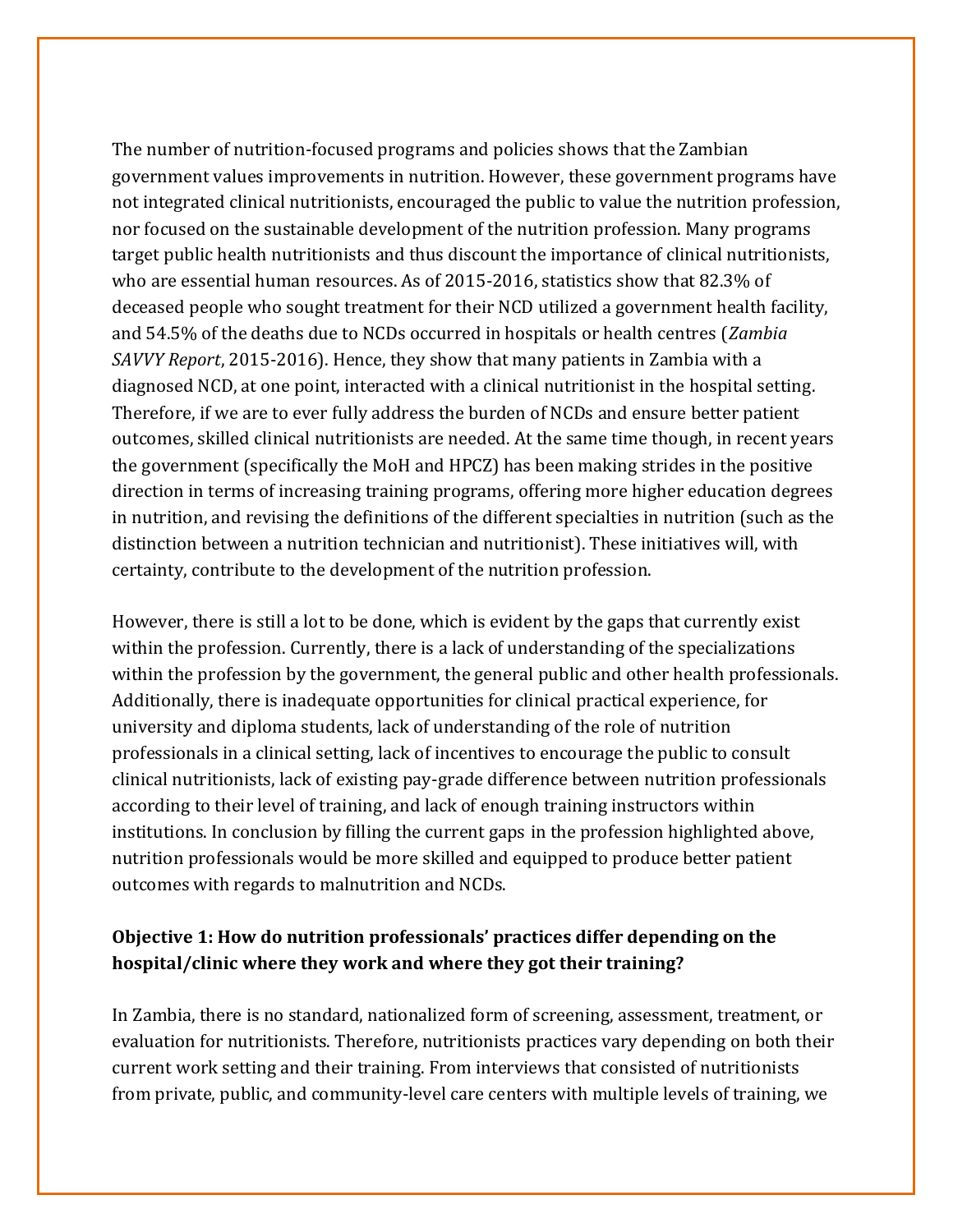were able to highlight some of the important factors that determine the method of practice for nutritionists.

First, the policies of a nutritionist's workplace play a major role in how they operate. In some cases, hospitals and clinics directly state which frameworks nutritionists should use to assess their patients. For example, at the Cancer Diseases Hospital, hospital policy dictates that nutritionists use the Subjective Global Assessment (SGA) form for assessing patients.<sup>6</sup> In other settings, nutritionists use a range of practices including the SOAPIE (subjective, objective, assessment, plan, implementation, and evaluation) form, patientcentered consultations, WHO nutrition guidelines, and anthropometric measurements. Most nutritionists use evidence-based frameworks to guide their work; however they may not always update their practices according to new information and innovations in the field, even though it is important to stay up to date with nutritional news in order to have a best practice facility.7Regrettably, in some cases, policies directly prevent nutritionists from implementing new global nutritional practices. Nutritionists are required to follow local government policies and request permission to implement new changes, regardless if current policies are outdated. As a result, some nutritionists are unable to follow global standards, even if they work on their own to keep up with nutritional news.<sup>8</sup> It would be beneficial for the government to publish national nutrition standards of practice to ensure that nutritionists throughout the country are using evidence-based frameworks to guide their work.

The funding allocated towards nutrition through hospital budgets is also a crucial role in determining the types of assessments and interventions that nutritionists use, especially in in-patient care settings. When more funds are devoted to nutrition departments, nutritionists are able to provide more high-quality care. It is especially important for patients who are staying in a hospital to receive balanced diets and supplements to ensure that they recover safely and quickly. Adequately trained nutritionists have foodservice skills that enable them to provide nutritious in-patient meals as well as therapeutic diets, however, funding can be a great limiting factor. For example, in the case of Cancer Diseases Hospital, a lack of funding means that nutritionists sometimes have to request for patients to buy their own supplemental feeds.<sup>9</sup> If patients and their families are unable to pay for these supplements, the recovery process could be slowed or even halted without these essential nutrients. For patients with conditions that prevent them from feeding normally,

<sup>6</sup> Interview with anonymous nutritionist, 3 July 2019

<sup>7</sup> Interview with Sally Bell-Cross, 16 July 2019

<sup>8</sup> Interview with Sally Bell-Cross, 16 July 2019

<sup>9</sup> Interview with anonymous nutritionist, 3 July 2019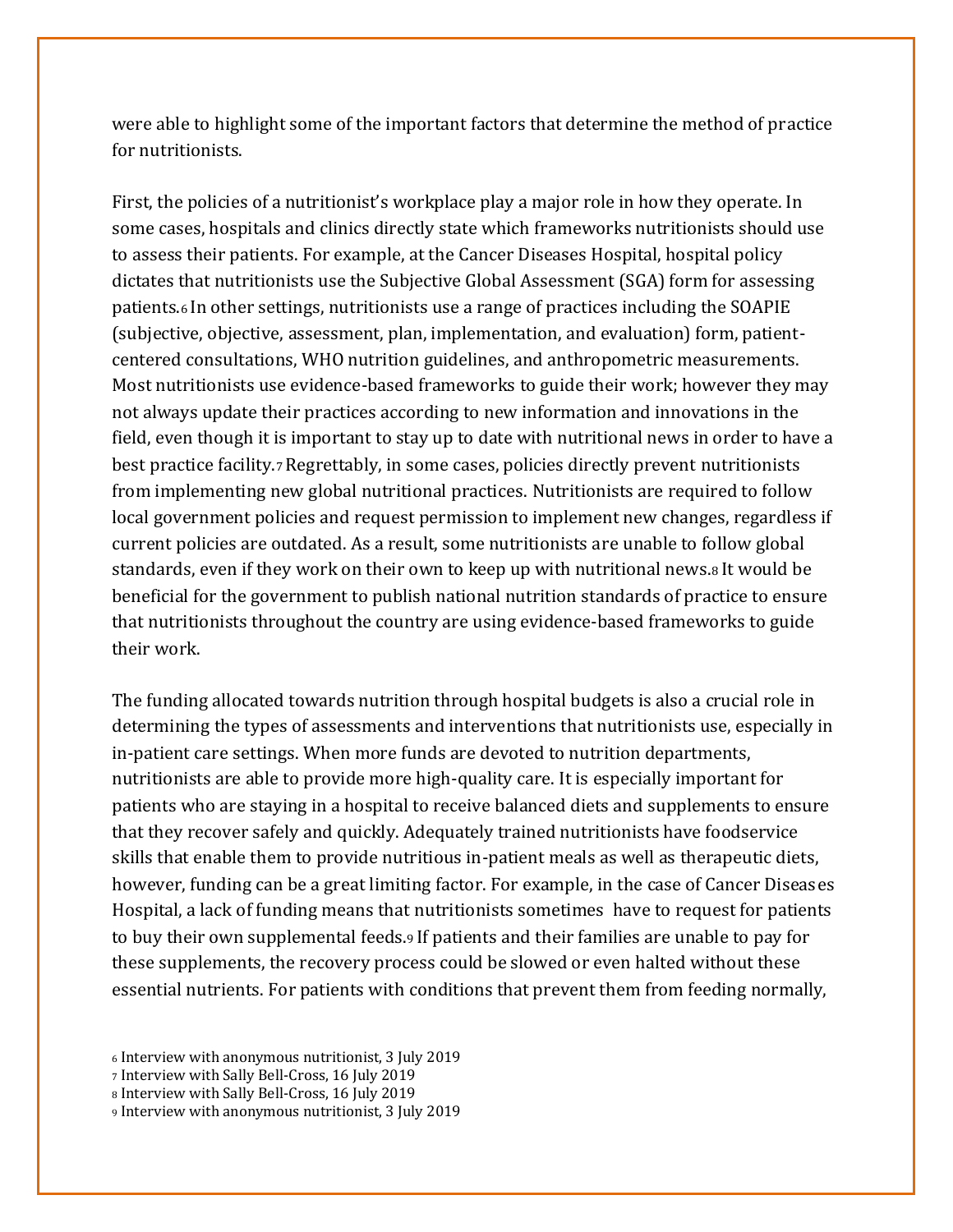techniques such as parenteral and enteral feeding must be used.<sup>10</sup> These forms of alternative nutrition require more expensive equipment and special feeding formulas which must be funded by hospital or government budgets.

A nutritionists' patient population, which is governed by the hospital and clinic where they work, determines how they practice as well. The sociodemographic characteristics of a patient impact the interventions that a nutritionist is able to prescribe. Those who work in private settings tend to have higher-income patients; in these cases, patients would likely have the financial ability to make drastic changes in their diets. Lower-income patients, on the other hand, may not be able to afford expensive dietary diversity. Based on their patient population, nutritionists must take into account the social factors that control what their patients are able to eat. At the Neri Clinic, the i4Life Nutrition Program provides cooking classes that use only readily available local foods to teach new mothers how to make nutritious, balanced meals for their children.<sup>11</sup> In this scenario, nutritionists successfully considered their patient population and tailored their services to match the needs of the community.

Secondly, a nutritionist's education is important for determining how they practice in the clinical setting. All of the nutritionists interviewed for this paper who were trained in Zambia noted that they did not feel prepared enough to enter the clinical setting after receiving their diploma, but for those who went on and completed their bachelor's degree, they felt more prepared and adequately trained to re-enter their clinical practice. Though nutritionists are considered qualified to enter clinical practice after receiving their diploma, the classes in this program are dedicated to food science and the theory of nutrition and there are no opportunities for clinical internships. Thus many people feel unprepared, uneducated, and lacked confidence when they immediately entered the workforce. In some cases, when new graduates from this program enter hospitals and clinics, they are able to learn clinical skills from more senior nutritionists and other health professionals. In other cases though, graduates are placed into inaugural positions or positions meant to be filled by dietitians with no framework, job description, or senior nutritionists to help orient them to the job.<sup>12</sup> As a result, most nutritionists graduating from the diploma program reflect on their clinical skills as inadequate when they first entered the workforce. Their practical training, therefore, depends heavily on whoever they find as mentors and their own trial and error processes. With this highly variable form of practical training, it is understandable how there can be so much dissonance among methods of

 Enteral feeding refers to the delivery of nutrients through the gastrointestinal tract via normal oral diet, liquid nutrients, or tube. Parenteral feeding refers to the delivery of nutrients through a vein. Interview with Sally Bell-Cross, 16 July 2019; interview with Joyce Makasa, 16 July 2019 Interview with anonymous nutritionist, 12 July 2019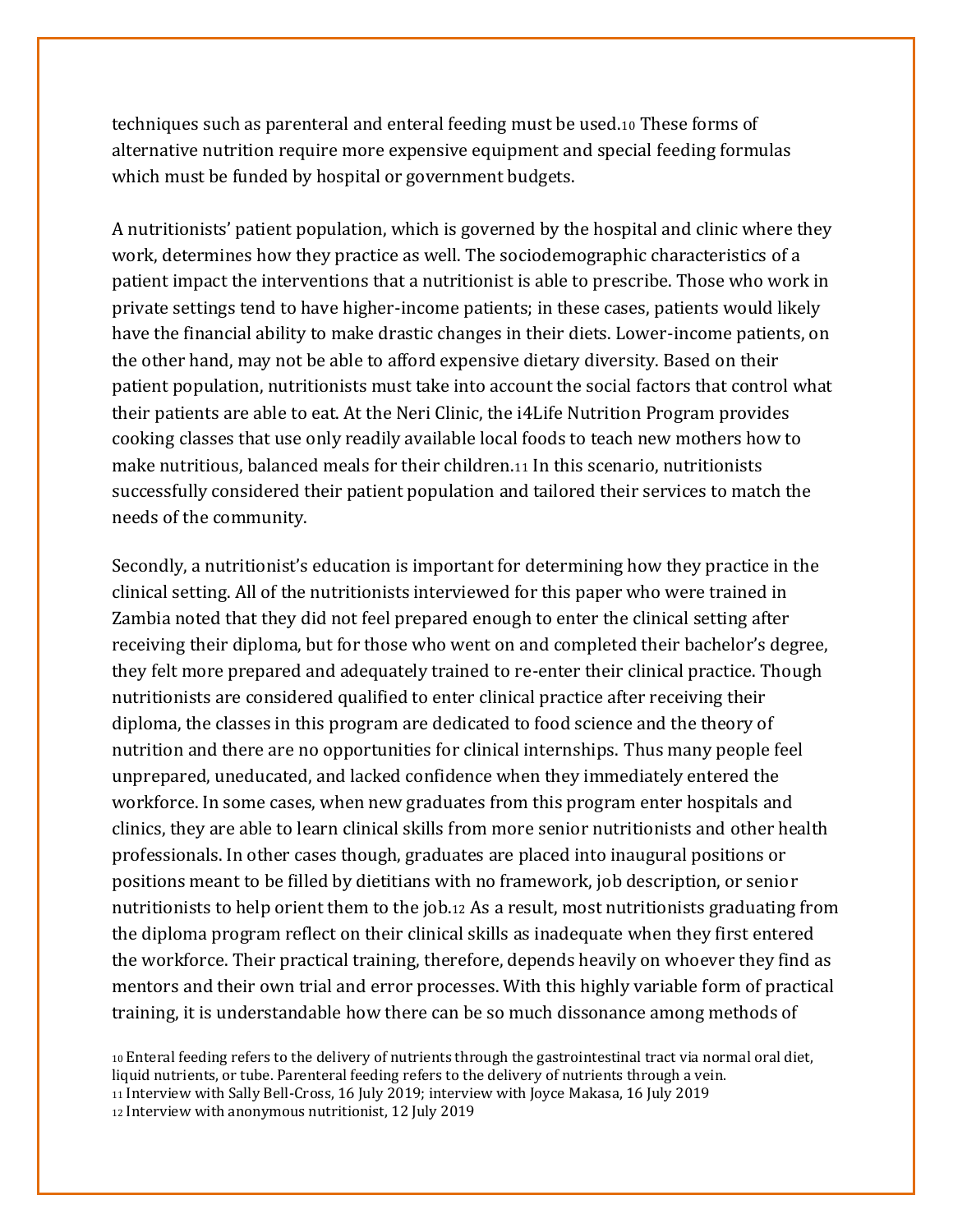practice for nutritionists.

Those who continued their education to receive higher level degrees in nutrition explained that their practices, knowledge, and skills all greatly improved after each additional degree. However, even in nutrition bachelor's degree programs, the focus is on nutrition theory rather than clinical skills.<sup>13</sup> The content for both bachelor's and diploma degrees tends to be focused on the academic side of nutrition, rather than practical. Clinical applications of knowledge are therefore regularly overlooked in classes and curriculums; only three months (specifically three to six hours per week over the course of three months) of clinical internship is required during the five-year Bachelor of Science offered by UNZA.<sup>14</sup> Those who receive a bachelor's degree develop nutrition practices that are based off of a deeper conceptual knowledge of nutrition, though, once again their practical skills can vary based on where and from whom they receive practical training. Additionally, some individuals who receive a diploma or bachelor's degree in nutrition in Zambia choose to continue their education in international settings. Those who received training internationally noted how their programs outside of Zambia provided them with many more opportunities for practical learning and clinical internships.<sup>15</sup> Thus, comparatively, internationally trained dietitians and nutritionists felt more equipped and confident to practice in the clinical setting.<sup>16</sup>

#### **Objective 2: What are current and past nutrition interventions implemented by the government and nutrition professionals, respectively?**

Based on our literature review, we found that while the government has demonstrated that they value improvements in the country's nutrition status, their programs have mostly been focused on public health nutrition.<sup>17</sup> Clinical nutritionists have not been integrated into these government interventions, and thus have lost out on advocacy opportunities for the profession.

In clinical settings, nutrition professionals implement patient-specific interventions to managing malnutrition and NCDs. In in-patient settings, nutritionists tend to focus on providing supplemental nutrition and balanced diets. Usually, all patients who enter a hospital will be screened to determine their nutritional status and whether or not they

<sup>13</sup> Interview with anonymous nutritionist, 12 July 2019

<sup>14</sup> Interview with anonymous nutritionist, 12 July 2019; interview with Joyce Makasa, 16 July 2019; comment from Fathima Abdoola, 25 July 2019

<sup>15</sup> Interview with anonymous nutritionist, 12 July 2019; interview with Fathima Abdoola, 10 July 2019 <sup>16</sup> Based on observation and shadowing of nutritionists

<sup>17</sup> See Literature Review and Appendix Table 4 for more details on government nutrition programs and interventions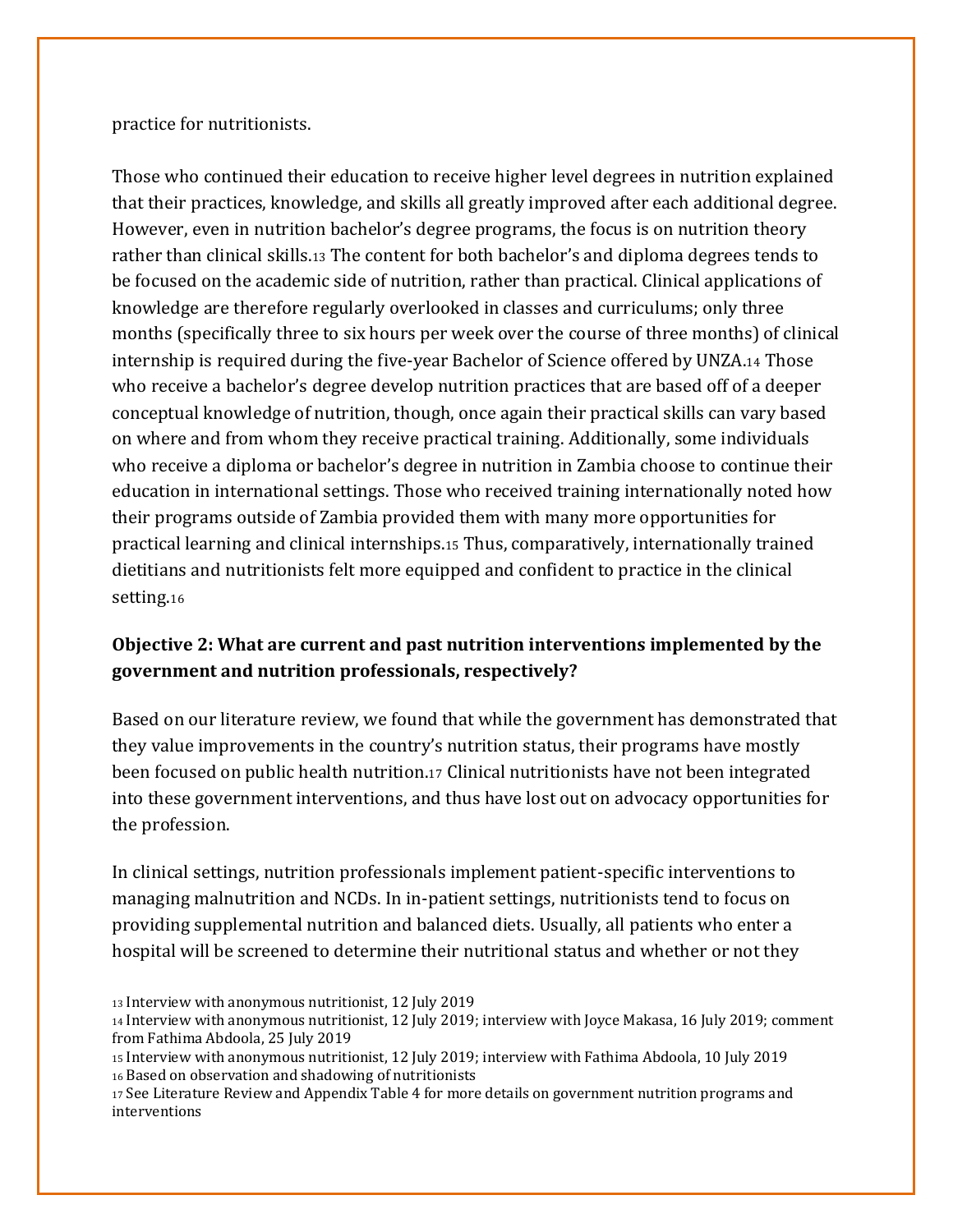require supplemental nutrition. In-patient nutrition interventions vary based on a patient's condition, health status, and medications, and are meant to ensure that patients have a full variety of nutrients, vitamins, and minerals. Often, nutritionists work directly with the hospital food service department to ensure that the regular meals provided to patients are balanced and nutritious. When patients require additional nutritional supplementation, hospital nutritionists provide therapeutic diets such as HPHE (high protein high energy diets) or renal diets. In more complicated cases where patients are unable to eat food orally, nutritionists can use enteral or parenteral feeding methods.

Nutritionists who work in out-patient settings will usually treat cases of malnourishment or NCDs such as diabetes or hypertension. In these scenarios, nutritionists use counselling and education to ensure that their patients follow an effective diet to manage their condition. If nutritionists notice a sharp decline in nutrition or health status, they can then encourage patients to be admitted to a hospital. Especially in out-patient settings, nutritionists expressed how there may be challenges in monitoring and following up with their patients after their initial visit. Patients may think that they are prepared enough to manage their own diet, they may not understand the importance of learning more about nutrition, they may not see the benefit of having their nutrition status checked by a professional, or (since most insurance companies do not cover visits to nutritionists) they may not have the money to return for a follow-up visit.<sup>18</sup> In order to combat this issue of following up with patients, the Neri Clinic's i4Life nutrition program has implemented a weekly community outreach strategy in which nutritionists and community health workers (CHWs) go door-to-door, offering nutrition check-ups and encouraging patients to attend their clinics.<sup>19</sup>

Generally, clinical nutrition interventions and treatments in Zambia concentrate on addressing nutrition issues only after conditions arise; there are few preventative nutrition care and education programs.<sup>20</sup> For example, pregnant women frequently do not receive nutrition-focused antenatal care, individuals predisposed to diabetes are not encouraged to see nutritionists early, and communities that are food-insecure are not provided with information on how to achieve a balanced diet.<sup>21</sup> Preventative care is of "good value (costing less than \$50,000 to 100,000 per Quality Adjusted Life Year)" and is a useful method for providing nutrition interventions and would be especially helpful in preventing cases of malnutrition from developing into NCDs (Neumann PJ, Cohen JT, 2009).

<sup>18</sup> Interview with Fathima Abdoola, 10 July 2019

<sup>19</sup> Interview with bell-Cross, 16 July 2019; interview with Joyce Makasa, 16 July 2019

<sup>20</sup> Interview with Pharoah Banda, 15 July 2019

<sup>21</sup> Interview with Fathima Abdoola, 10 July 2019; interview with anonymous physician, 11 July 2019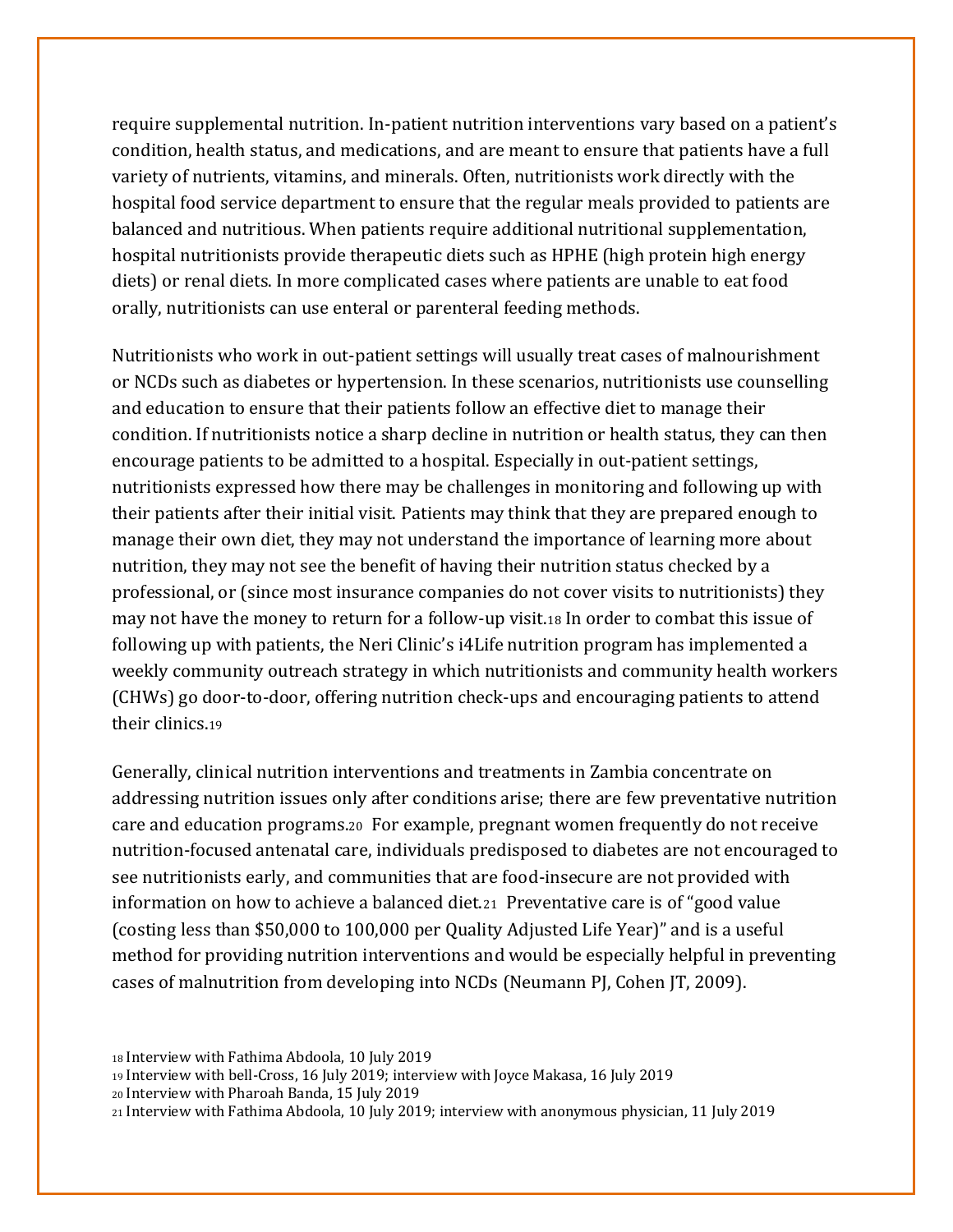Good dietary and behavioral choices are crucial in maintaining good health and preventing malnutrition and NCDs (World Cancer Research Fund International, 2014). However, currently frameworks are not in place to educate the public on nutrition, so such preventative care strategies are difficult to implement. If more focus was placed on clinical preventative care, nutrition statistics in Zambia would likely improve and nutrition interventions would be more effective.

#### **Objective 3: Are nutrition interventions in Zambia feasible and effective?**

Though nutritionists have been working to improve patient outcomes and the government has been creating numerous public health nutrition programs that should be improving the nutrition status of the country, the rates of stunting, wasting, and underweight have not been improving.<sup>22</sup> The consensus of our interviewees supports this statement: nutrition interventions in Zambia are theoretically feasible, but they are not yet effective.

In our discussions on the feasibility and effectiveness of these interventions, our stakeholders provided a variety of explanations as to why effectiveness is so low, regardless of theoretical feasibility. First, most cited funding as a concern. All public hospitals and clinics receive some sort of government funding, but frequently, it is not enough to implement effective interventions. Likely, this is due to a low prioritization of nutrition programs, which is visible in the lack of health and nutrition funding in the government budget (*2018 Budget Address*). Though the government has frequently asserted that nutrition is important in documents such as the Zambia National Health Strategic Plan for 2017-2021, many nutrition professionals feel that the government does not fully understand the role of nutrition professionals and realize what benefits nutritionfocused interventions could provide for the fight against malnutrition and NCDs.<sup>23</sup> Without the government's full monetary support and power to prioritize the issue, it has been difficult for nutritionists to create and implement effective intervention strategies.

Secondly, in order for nutritionists to implement effective interventions, they must collaborate well with other health and medical professionals. In some contexts, nutritionists, doctors, and nurses have a great mutual appreciation and respect for each other. This allows partnerships to flourish and helps nutritionists, doctors, and nurses work together to create specially tailored treatment plans that are suited for their patients. However, in other cases and health settings, some friction and disunity (seemingly rooted in a lack of understanding and appreciation for nutritionists) exists between nutritionists

<sup>22</sup> See Appendix Figure 2

<sup>23</sup> Interview with Pharaoh Banda, 15 July 2019; Interview with anonymous nutritionist, 12 July 2019; interview with Sally Bell-Cross, 16 July 2019;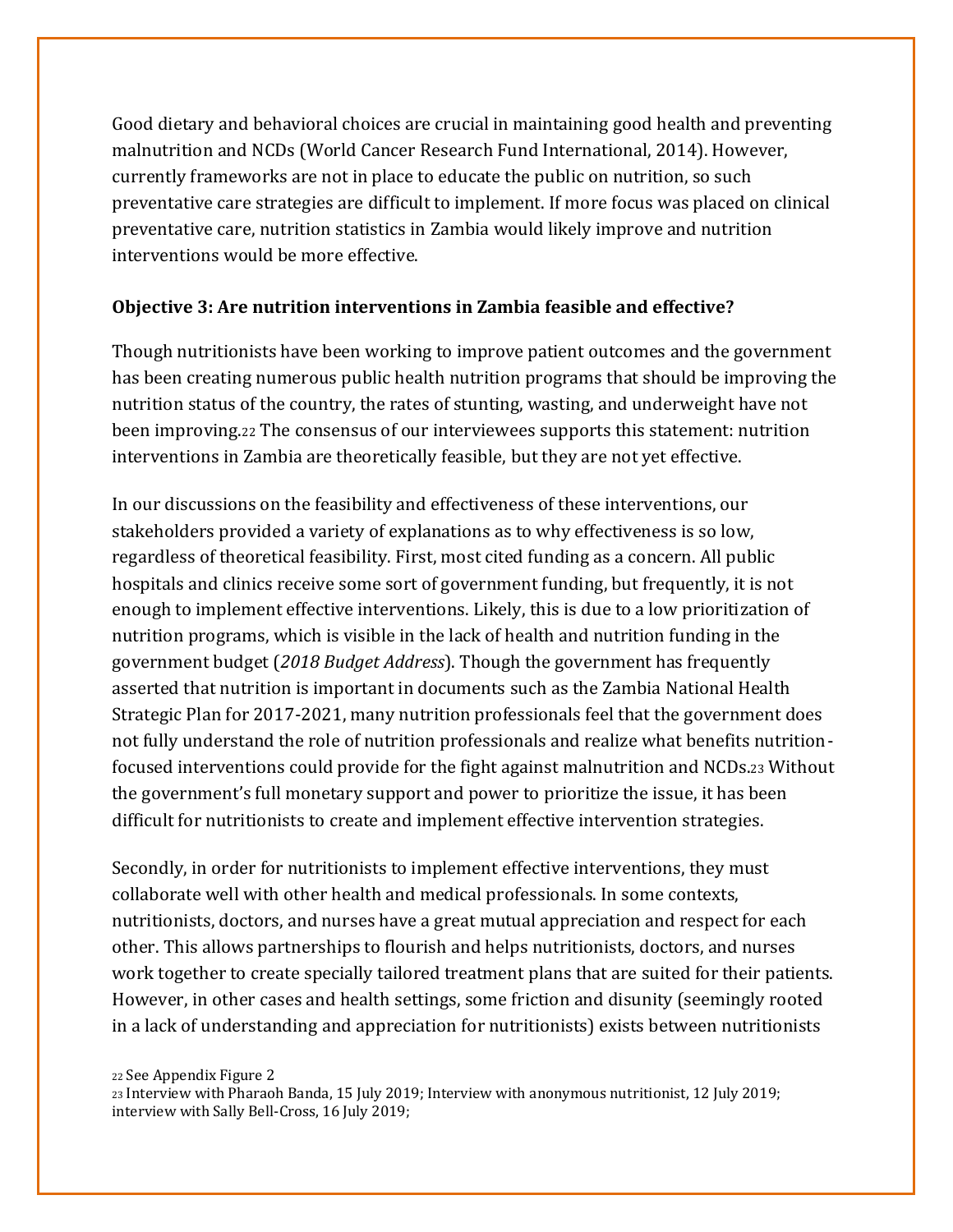and doctors and nurses. Nutritionists who work in these settings struggle to get referrals, explain their role to doctors and nurses, and prove that their knowledge is unique and useful in the clinical setting.<sup>24</sup> When nutritionists have to spend extra time proving their worth to other health professionals, they have less capacity to develop interventions that are effective. Additionally, when health professionals don't consult nutritionists, the signs of malnutrition may be overlooked and patients may lose the opportunity to receive a helpful nutrition intervention, therefore contributing to low levels of effectiveness for nutrition interventions.

Finally, in order for nutritionists to implement effective nutrition interventions and techniques, they must be properly educated and trained. As explained by a clinical nutritionist and current lecturer at UNZA, "nutrition interventions are not effective right now because the people on the ground do not have the knowledge and skills required."<sup>25</sup> Many nutritionists have described how both diploma and bachelor's degree programs in Zambia did not leave them prepared enough to confidently enter the clinical setting.<sup>26</sup> Without clinical internships during education, many nutritionists are left to learn how to apply the nutrition theory they were taught in school during their first few months or years in the workforce. By integrating clinical education earlier, universities could standardize the skill sets that are taught and make sure that all nutritionists learn how to use the most effective intervention strategies. Additionally, there are few professional development opportunities available for nutritionists who are already in the workforce. More conferences, newsletters, and classes geared towards professional development could ensure that all nutritionists are knowledgeable and up to date on how to effectively implement successful interventions.

#### **Objective 4: What changes would nutrition professionals want to see in their profession and its involvement in the health sector?**

Many of the changes that nutrition professionals want to see in their profession stem from the gaps highlighted in our literature review. The specific desired changes that interviewees expressed in our interviews and observations were: adding practical aspects into current training programs, introducing a pay difference between diploma and bachelor degree holders, encouraging more institutions to offer the bachelor's degree in nutrition and food science, revamping NAZ so that it provides a sense of community for nutrition professionals, increasing an appreciation and understanding of clinical nutrition, including

<sup>24</sup> Interview with Fathima Abdoola, 10 July 2019; interview with Joyce Makasa, 16 July 2019

<sup>25</sup> Interview with Anonymous nutritionist, 12 July 2019

<sup>26</sup> See Objective 1 for further discussion on nutrition education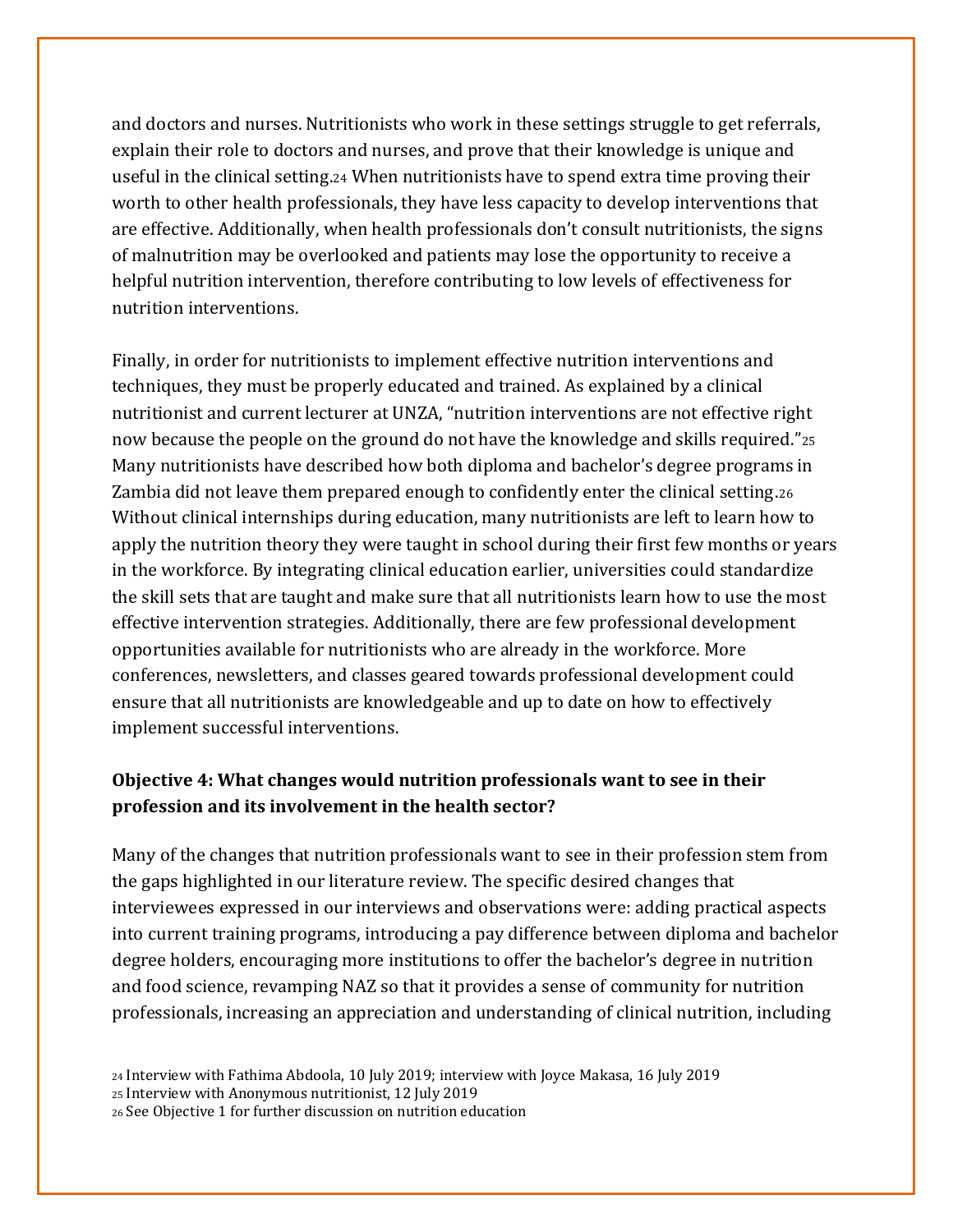nutrition consultations in health insurance packages, and introducing a national standard for nutrition assessments and screening. All these changes are needed and vital to the development of the nutrition profession.

The practices of nutrition professionals in Lusaka, Zambia differ according to the level of education and whether they were trained domestically or internationally.<sup>27</sup> Many domestically-trained nutritionists state that they felt unprepared to carry out their expected roles in clinics and hospitals upon graduating from their diploma or bachelor's degree. This is because the training in these programs is heavily based on theory, rather than practical skills. The sense of inadequacy and their lack of confidence in their skill-set is recognized by other health professionals in the clinical setting, and consequently affects how these other health professionals interact with and perceive them. Additionally, due to the absence of significant practical experience integrated into the training of nutrition professionals, nutritionists may not be able to meet objectives set forth by the government and be effectively involved in government nutrition interventions. Furthermore, this lack of practical skills affects the extent to which nutrition professionals can produce positive patient outcomes within their clinical settings. To echo this, one clinical nutritionist stated that she is genuinely unimpressed and saddened by how she handled certain cases that she received during her first clinical practice.<sup>28</sup>

The most popular diploma program in nutrition in Zambia is through NRDC, an agriculture-focused institution. Accordingly, the coursework for this program is heavily based on agriculture and lacks the clinical aspect of nutrition, even though many of its graduates do go on to pursue clinical work. This increases the proportion of nutrition professionals who do not have adequate practical skills that are applicable to the clinical setting. Many of our interviewees expressed that 'sometimes you simply learn on the job.' While, in theory this should not be the case, this is common because the current system does not allow them to adequately gain practical skills before they conclude their training. With minimal opportunities for practical training, many nutrition professionals are forced to simply learn whilst in their work setting. To further emphasize this, Joyce Makasa, a graduate from UNZA, stated that (due to a lack of staff that year) during her training there was no instructor to teach the clinical aspect of nutrition to the students, herself included, who chose the clinical path.<sup>29</sup> Despite this, many students who graduated from this program were placed into clinical settings by the MoH. Therefore, the unmet human resource capacity can be attributed to the deficit of practical training programs for students

<sup>27</sup> See Objective 1

<sup>28</sup> Interview with anonymous nutritionist, 12 July 2019

<sup>29</sup> Interview with Joyce Makasa, 16 July 2019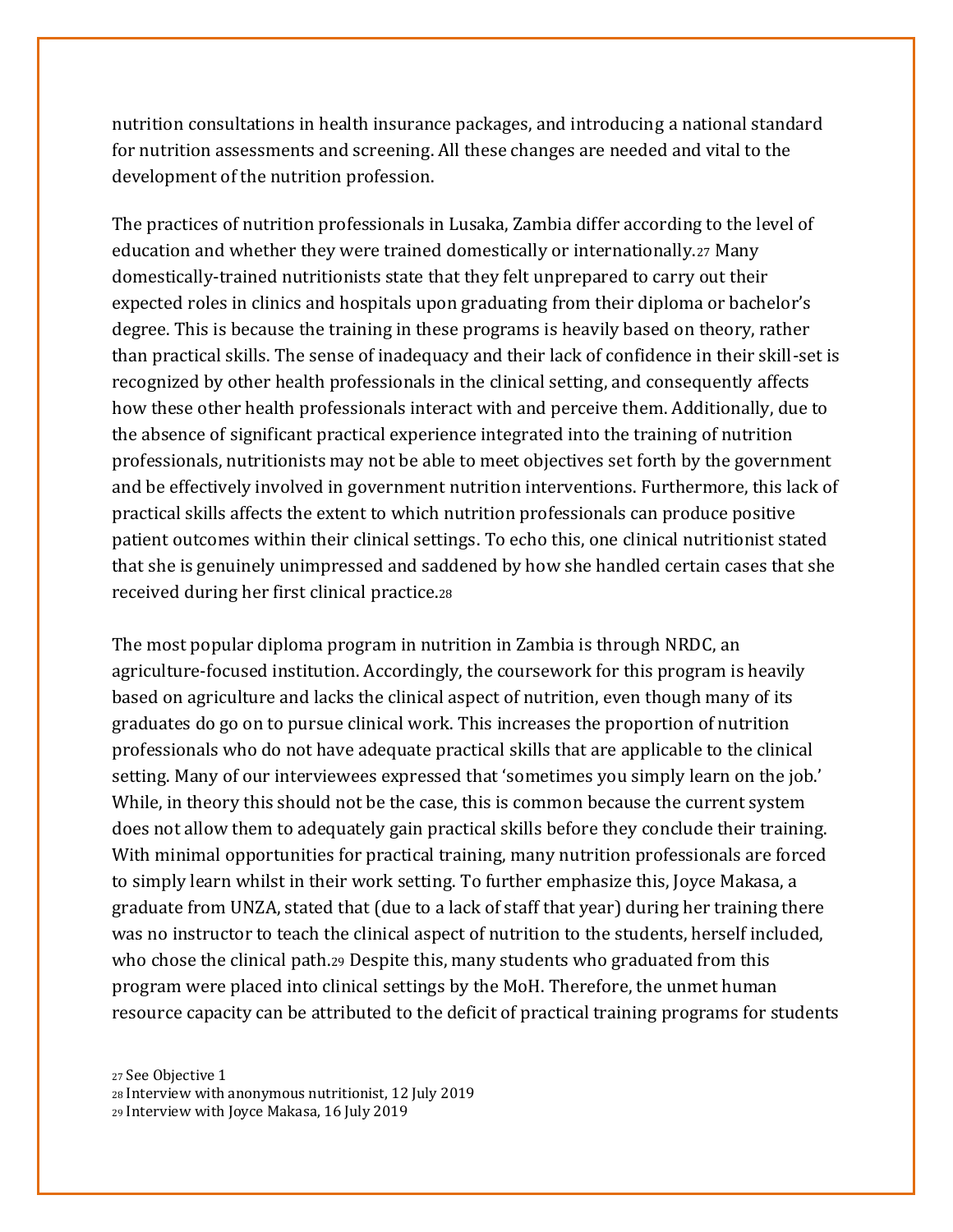pursuing the nutrition track and the lack of instructors for these training programs.

There is a large contrast between the diploma and bachelor's programs in nutrition, beyond the length of the courses (three and five years, respectively). These two programs differentially prepare students, and often graduates of the diploma program do not feel ready to enter the clinical setting. One current nutritionist described the NRDC diploma training and rather basic and with no practical component for her to hone essential skills; therefore, she did not feel adequately prepared for her critical job role as a clinical nutritionist post graduation.<sup>30</sup> Despite the disparity between these two programs, practicing nutrition professionals receive the same salary from the MoH, regardless of their level of education. This creates tensions within the profession because some nutrition professionals argue that they deserve a higher pay grade because of their bachelor's degree. Additionally, this does not give an incentive for nutrition professionals holding a diploma degree to seek further training. Furthermore, although the introduction of bachelor's degrees in Zambia was a significant contribution to the nutrition profession, once these graduates entered the workforce, diploma holders with years of working experience were suddenly considered lower in the unspoken hierarchy of the nutrition profession. A representative from the MoH stated that the reason why there is no pay difference according to the level of education of nutrition professionals is that Zambia has only recently started offering bachelor's and master's degrees in nutrition. Therefore, introducing a pay difference would not benefit domestic, Zambian nutrition professionals because many of the bachelor's and master's degree holders are internationally trained. This MoH representative further emphasized this by stating that the system is built in order to protect and benefit Zambians, and until there are adequate institutions in Zambia offering the bachelor's and master's degrees, the pay will remain the same between different nutrition degree holders.<sup>31</sup> However, there has been a number of cohorts that have graduated from BSc programs in Zambia, and the MoH has yet to say how many graduates is significant enough to call for this change. In addition, despite the differences between the bachelor's and diploma courses, all nutrition professionals are expected to offer the same level and quality of care in their clinical practice, regardless of the specialization. This expectation emphasizes the lack of understanding of the different specialties within the nutrition profession by government regulatory bodies. It is encouraging to see the government try to come with ways to mitigate this big difference between the diploma and bachelor's training programs: as disclosed by the MoH representative, there is a bridge program for diploma degree holders currently in the workforce being developed that could help enhance their education in the clinical aspects

<sup>30</sup> Interview with anonymous nutritionist, 12 July 2019 <sup>31</sup> Intervidw with anonymous MoH representative, 18 July 2019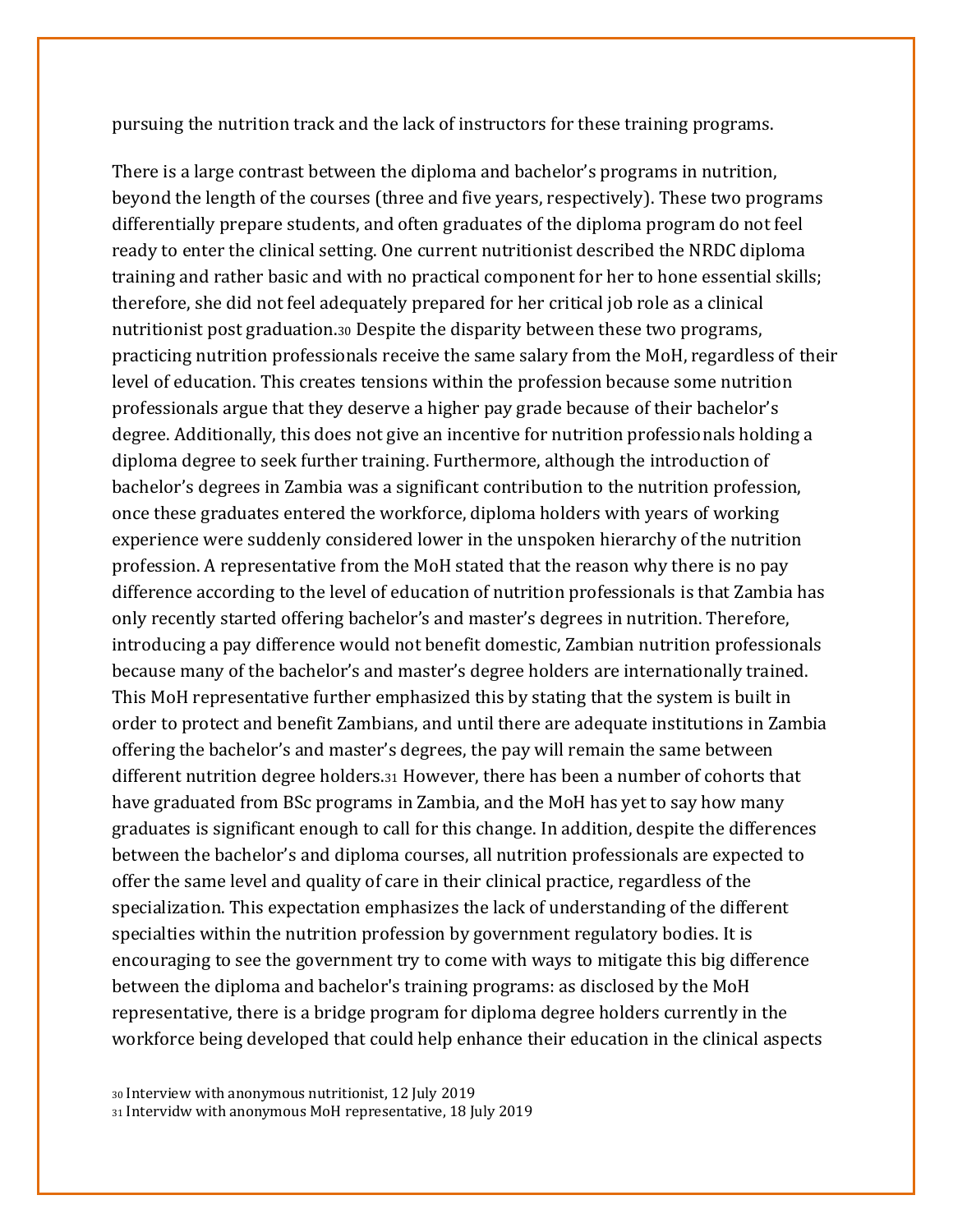of nutrition. Additionally, there is work being done on changing government policies to resolve the unrest regarding pay rates (specifically this is included in the LMMU syllabus for the nutrition and dietetics degree that is yet to start).<sup>32</sup>

Despite the fact that many nutrition professionals agree that they are exposed to minimal clinical practice during their training, there are very limited opportunities for professional development upon graduation. This is an area of concern for which many nutrition professionals stated that NAZ should take a lead. An executive board member of NAZ admitted that the organization does receive a number of invitations to workshops, meetings, conferences and national events, however these invitations are more available to members who live in Lusaka because outreach is currently still a challenge for the association due to it having inadequate funds. Additionally, the association organizes training workshops for members for professional development, though these are not frequent because of limited resources.<sup>33</sup> Additionally, some nutrition professionals stated that they usually simply read WHO guidelines or other nutrition-related literature in order to stay up to date with the nutrition field. However, sometimes, even the act of finding evidenced based clinical nutrition guidelines online is difficult because some nutritionists do not know exactly where to find them.<sup>34</sup> Conferences and workshops catered towards nutrition professionals would not only provide them with a resource for professional development but also promote cohesion within the profession.

Furthermore, many nutrition professionals expressed that there is a need for a standardized for nutrition screening and assessments at a national level in order to ensure that all nutrition professionals offer the same level of service. As of now, the evidencebased frameworks used by nutrition professionals in the clinical setting is dependent on where they got their training and their clinical or hospital setting. While most methods for screening and assessing patients are similar, nutritionists' interpretations and the interventions they implement differ slightly. This emphasizes the need for a national standard for nutrition assessments. In addition to introducing national standards, nutrition professionals have been advocating for the inclusion of nutrition consultations in health insurance plans. Currently, not many health insurance plans that are accepted in private hospitals and clinics cover nutrition consultations. Therefore, with an added financial burden, individuals are less likely to visit out-patient nutrition services. In regard to public hospitals, more funding should be provided by the government to cover all patient needs such as supplemental and therapeutic feeds (such as HPHE and renal diet). In conclusion,

<sup>32</sup> Interview with anonymous MoH representative, 18 July 2019

<sup>33</sup> Interview with Augustine Kaunda, 18 July 2019

<sup>34</sup> Comment from Fathima Abdoola, 25 July 2019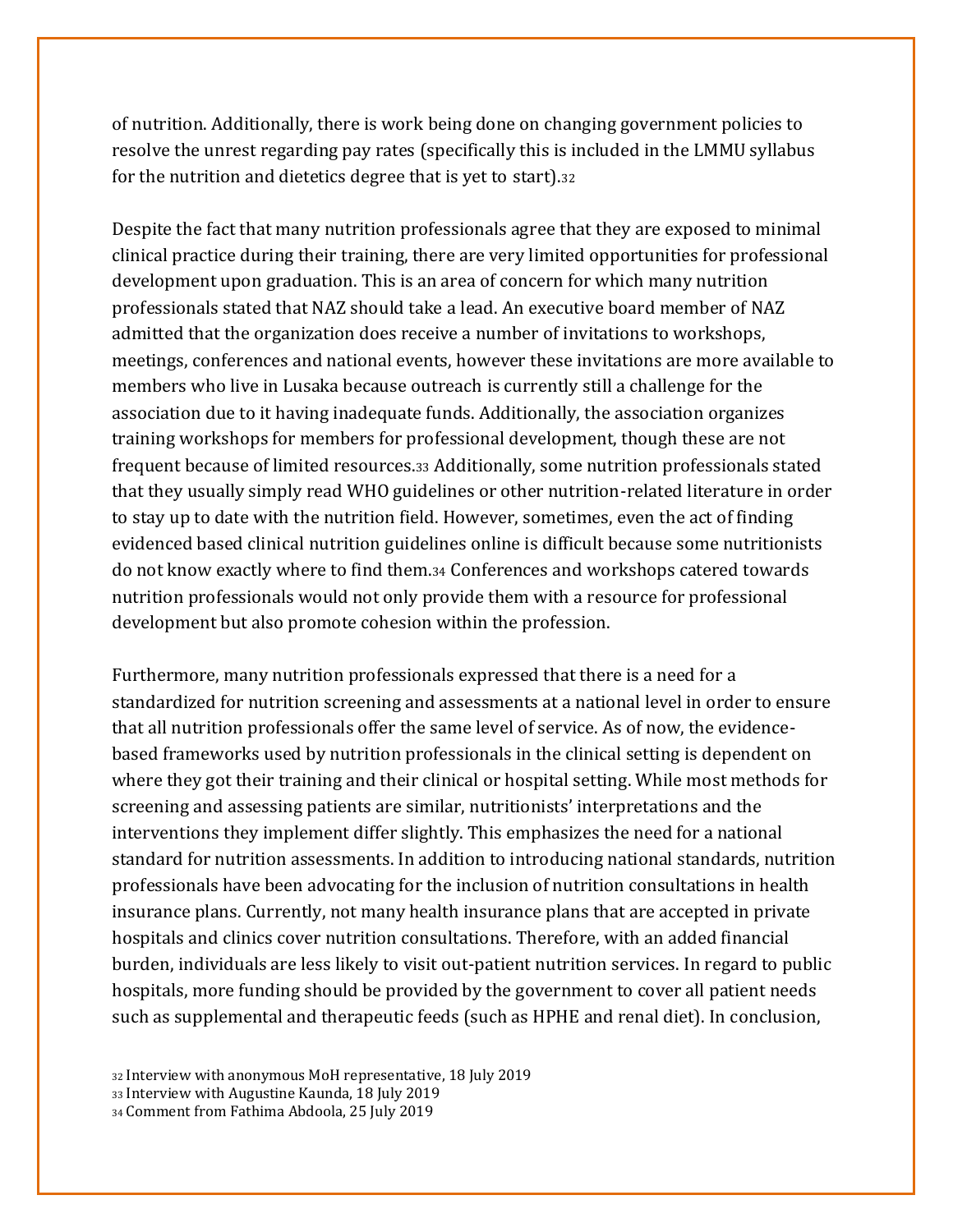there are many gaps and desired changes in the nutrition field that professionals highlighted during our interviews and observations; these need to be resolved if nutritionists are to adequately and effectively carry out their practices within Zambia.

#### **Objective 5: How are nutrition professionals viewed by the health field, the government, and the public, within Zambia? How does this impede or positively affect the extent of their contribution?**

How nutrition professionals are viewed and perceived by other health professionals, the government, and the public is extremely important. The way in which nutritionists are viewed by other health professionals affects their relationships in their work settings, the number of referrals they get, how they conduct their practice, and to what extent patients benefit from their services. Many nutritionists feel unappreciated by other health professionals in their work settings, and explain that some (usually doctors and nurses) feel like they can carry out the work of nutritionists. As a result of this, many nutritionists are pushed to the side in clinical settings. When other health professionals do not seem to value their presence, nutritionists described how they felt that they had to constantly prove themselves. This counterproductive dynamic between nutritional professionals and other health professionals sometimes exists even during students' practical internships in university.35 Additionally, when doctors and nutritionists do not have good relationships, nutritionists are less likely to receive referrals from doctors. One of our interviewees even admitted that some doctors, including himself in the past, were sometimes not receptive to nutrition because they prefer to use medications.<sup>36</sup> The two physicians we interviewed both stated that they do not directly work with nutritionists, but rather, simply refer patients to them, most commonly just for cases of malnutrition and NCDs. On the other hand, some nutrition professionals, generally those working in public hospitals or community level clinics, have great relationships with other health professionals. In cases like these, nutritionists get referrals often, doctors and nurses value their contributions, and some nutritionists even work directly with other health professionals on patient cases. These relationships developed over time though, and nutritionists in these areas can remember the same feelings of underappreciation that private nutritionists expressed to us. Fathima Abdoola emphasized the dynamic between nutrition professionals and other health professionals by stating that "doctors who value your presence within the hospital will refer patients to you, those who do not, won't."37 Therefore, though doctors certainly value nutrition interventions, it is questionable whether they value the presence of nutrition professionals.

<sup>35</sup> Interview with Joyce Makasa, 16 July 2019 <sup>36</sup> Interview with Dr. Noor, 11 July 2019 <sup>37</sup> Interview with Fathima Abdoola, 10 July 2019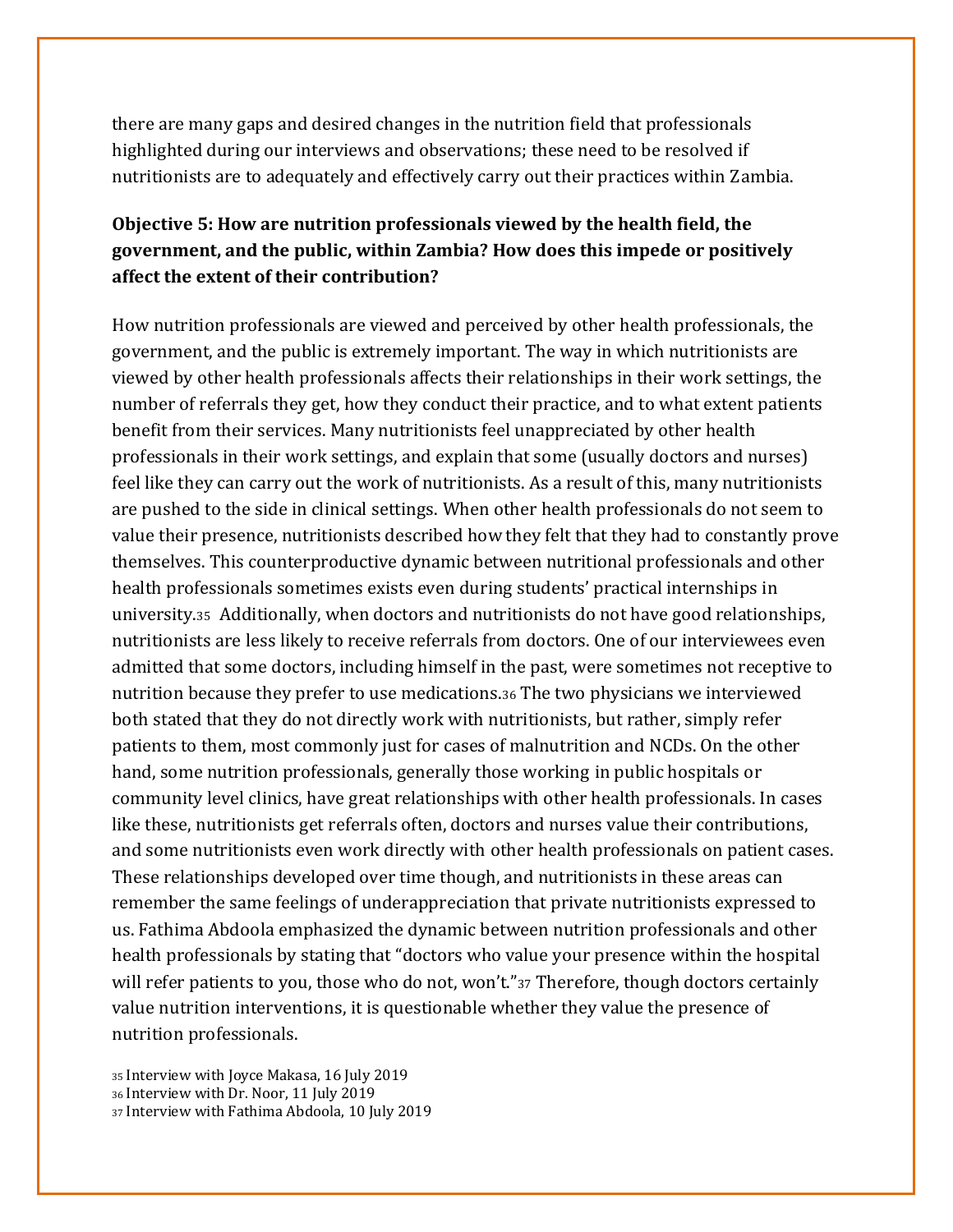Nutrition professionals have expressed that the government (specifically HPCZ and MoH) has indeed been making efforts with regard to the nutrition profession, and both advocates for and is receptive to nutrition interventions. However, there is still a lot to be done. Some nutrition professionals stated that the government does not fully understand nor realize the breath and specializations within the nutrition field. Lastly, with regards to NAZ, one current member stated that despite their work with HPCZ, NAZ does not get the level of respect from HPCZ that it deserves as a professional association.<sup>38</sup> However, with all this data, we could not come to a conclusive statement that indicates how the government truly views nutrition professionals, since the data we collected was focused on how nutrition professionals think the government perceives them. Though we were able to interview one representative from the MoH, this individual can not speak for the views of the government as a whole. Additionally, we were unable to interview a representative of HPCZ, though this would likely have provided great additional insights.

In terms of the public's perspective on nutrition, nutrition consultations are generally seen as an added or unwanted financial burden that is not exactly needed. Through reading different newspaper articles, we came to the understanding that some Zambians equivalate quantity of food to nutrition and nutrition to the financial status of an individual. Therefore, some Zambians think the more one eats, the healthier one will be. This is not necessarily true: if the quality of food consumed is not up to par, then one's nutrition status will not be either. Wilbroad Zimba, a clinical nutritionist and media advocate, further stated that sometimes he has to remind radio and TV program producers that nutrition professionals are essential in any program concerning health.<sup>39</sup> Previously, health programs have been dominated by doctors, nurses and other health professionals, and so this showed a need for larger media presence of nutritionists. Overall, the public might have misconceptions of what nutritious food really means, and perhaps may not see the importance of a nutritionist in a health oriented program. However, we can not fully state how the public perceives nutrition professionals because we could not directly interview members of the general public based on our ethical clearances. All the conclusions regarding how the public perceives nutrition professionals are based on how nutrition professionals think the public perceives them and our speculations based on newspaper articles. In conclusion, it does not matter whether other health professionals, the public and the government perceive nutrition professionals in the ways listed above, what is truly important is how nutritionists think these three bodies perceive them, because in one way or another this affects how nutritionists practice.

<sup>38</sup> Interview with anonymous nutritionist, 12 July 2019 <sup>39</sup> Interview with Wilbroad Zimba, 9 July 2019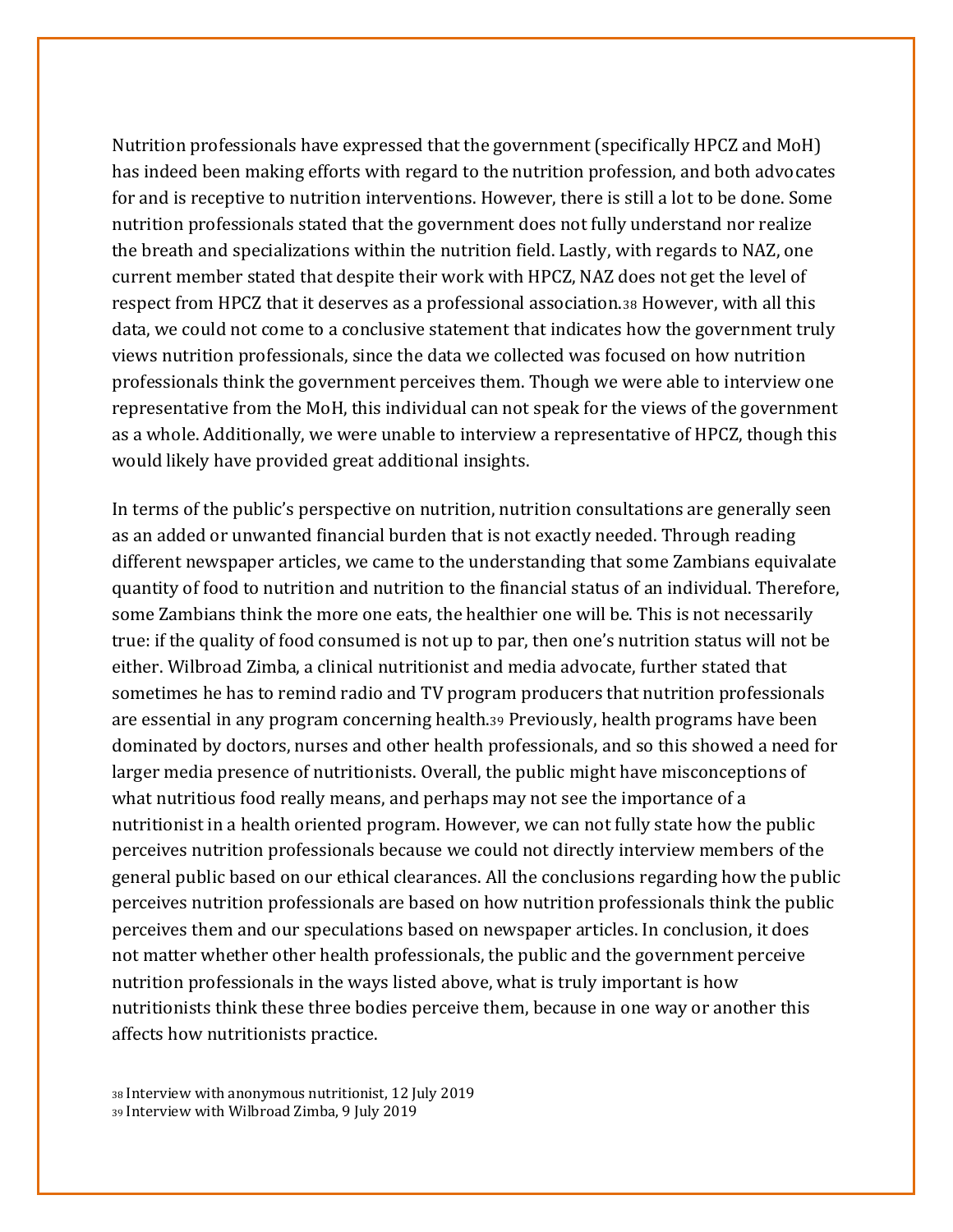## **Conclusions and Recommendations**

In recent years, Zambia has experienced a rise in NCDs and continuously high rates of malnutrition; addressing this new double burden of disease is a health priority for the country. Research has shown that, among many negative physiological consequences, malnutrition is in fact related to the development and exacerbation of NCDs. As a result, since diet is important for preventing malnutrition and therefore NCDs, nutrition interventions are crucial for improving patient health and national health statistics. In order to implement these interventions and fight this double burden of disease, Zambia requires skilled set nutritionists and dietitians.

Our research has highlighted the role of nutrition professionals in improving health outcomes and has outlined many of the challenges and barriers that they encounter in the process. The government, public, and health sector all agree that nutrition interventions are important for improving health; however, our stakeholders expressed that while theoretically feasible, nutrition interventions have not been effective in Zambia. A lack of focus on and understanding of the profession by the government, public, and health sector has made it difficult for nutritionists to make tangible impacts. Based on our research, a few important changes would help to develop the role of nutrition professionals and improve the effectiveness of nutrition interventions.<sup>40</sup>

First, a shift in attitudes is required: currently, many do not appreciate and see the importance of nutritionists because they do not fully understand what potential improvements nutrition interventions can offer. Some of our interviewees have been working to change this through hosting continued medical education sessions for doctors, lobbying for government programs and policies, and increasing the positive media presence of nutrition. All of these efforts are important and should be continued in order to advocate for the nutrition profession. Additionally, if education programs for nutritionists were scaled up in Zambia, nutrition interventions would likely be more effective. Many nutritionists who were trained in Zambia cited how their education, especially diploma degree programs, did not offer them enough preparation to confidently enter the workforce. In most cases, they described their education as focusing mainly on nutrition theory rather than practical skills. In recent years, higher education opportunities in nutrition, such as new bachelor's degree programs, have been increasing; however, improvements could still be made. Our stakeholders highlighted a need for more clinical internship opportunities, more accessibility to professional development activities and

<sup>40</sup> See Appendix Table 5 for a full list of recommendations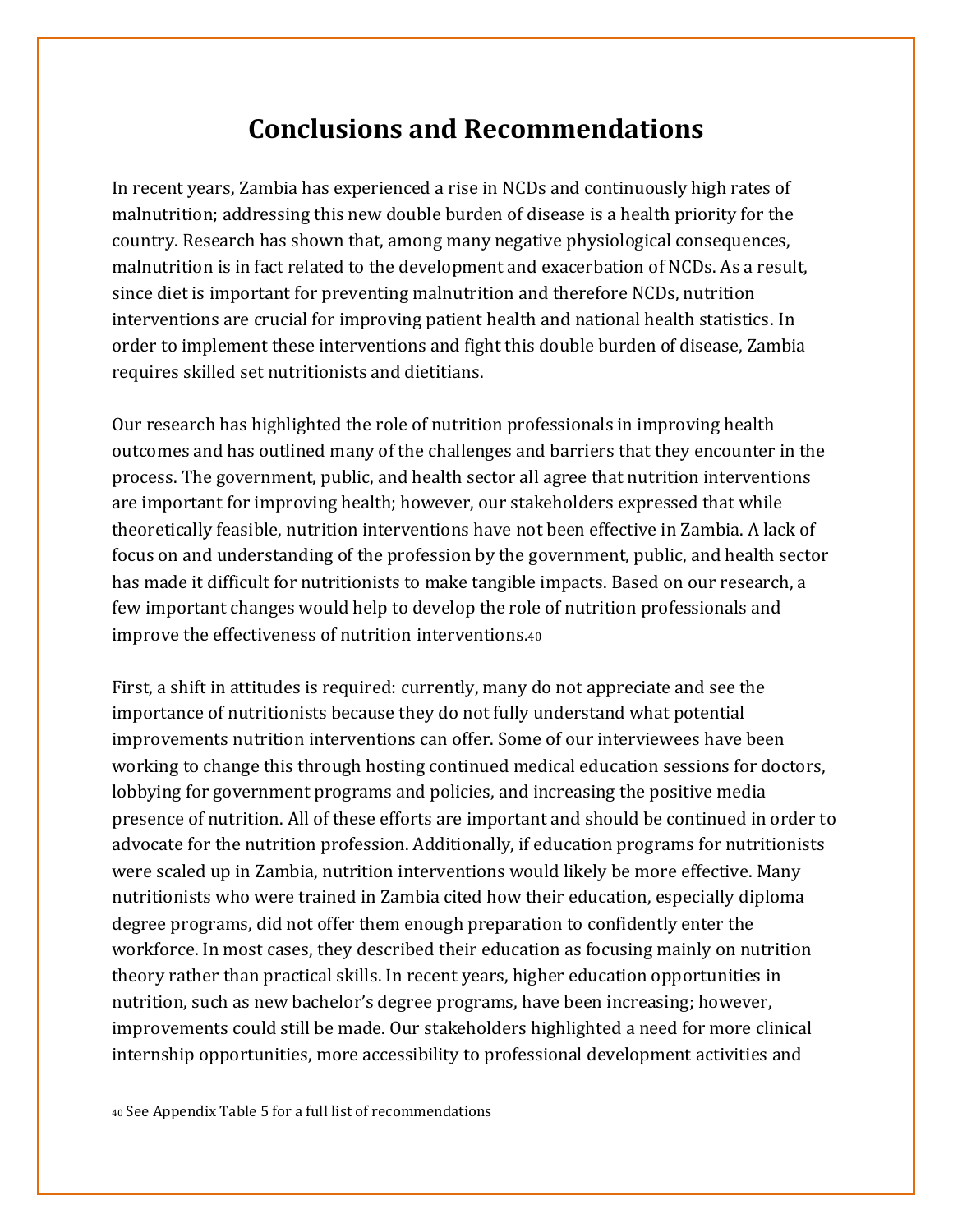nutrition news, and a framework to facilitate regular communication between nutritionists throughout the country. Furthermore, there is an absence of standardization in regard to nutrition practices. Policies calling for national regulation of practices would help to ensure that all nutritionists used evidence-based methods based on international standards to assess, treat, and evaluate patients. The Nutrition Association of Zambia has a unique position allowing them to advocate for the profession. However, advocacy efforts by NAZ have been very limited. A lack of government and outside funding, an absence of any fulltime or part-time paid positions, and skepticism and negative views of NAZ by other nutritionist have all created challenges. Despite past issues and controversies about the organization, many of our stakeholders cited the need for nutritionists to stand together to advocate for their profession in a group effort. As the only organization run by nutrition professionals for nutrition professionals in Zambia, NAZ has the capability to facilitate this collaboration. In order to do so, however, NAZ needs to be able to revamp the organization, instill a new sense of urgency for advocacy within the profession, and become acknowledged by the government as not just a private entity, but a vital part of the health sector. In addition to playing a crucial role in advocacy, NAZ could also become an association that holds nutritionists accountable beyond HPCZ. This could ensure that all nutrition practices are of the same standard. With these transformations and changes, nutritionists may be able to build upon, reinforce, and enhance their role in the fight against malnutrition and NCDs in Zambia.

## **Limitations**

The limitations in our research tie back to our unanswered questions. Firstly, due to our sampling method (snow-ball sampling), our interview sample was to some extent biased regardless of the data we collected. Additionally, we used online sources (scholarly literature and newspapers) and experts within the nutrition profession to understand the broader public. Therefore, we can not strongly conclude what perceptions the public has about nutrition professionals. Furthermore, as American students, we had very limited prior knowledge of the Zambian context, and had to learn a lot upon arrival; this may limit the applicability of our recommendations. Lastly, with just two months to conduct our research, we were not able to interview or shadow as many nutritionists as we would have liked to ensure that the views of all nutritionists are expressed in this paper. Additionally, due to time constraints, we did not interview HPCZ or other relevant government representatives.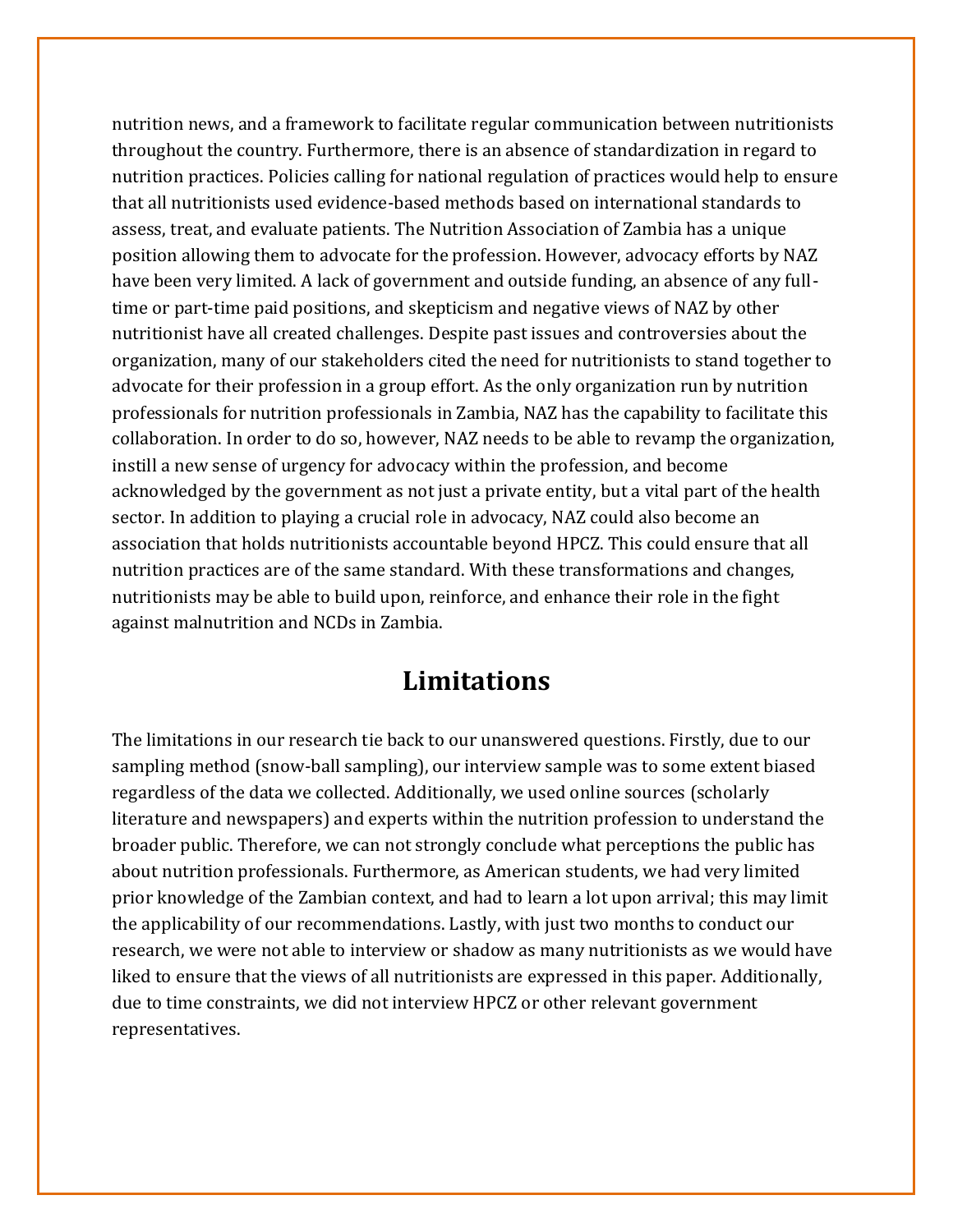## **Acknowledgments**

We would like to thank the Southern African Institute for Policy and Research, the Nutrition Association of Zambia, and Fathima Abdoola for supporting and guiding our research. We would like to thank all of our stakeholders and interviewees for providing their insights into this topic. We would like to thank Jeanne Moseley and the Cornell University Global Health Department for creating this partnership and program.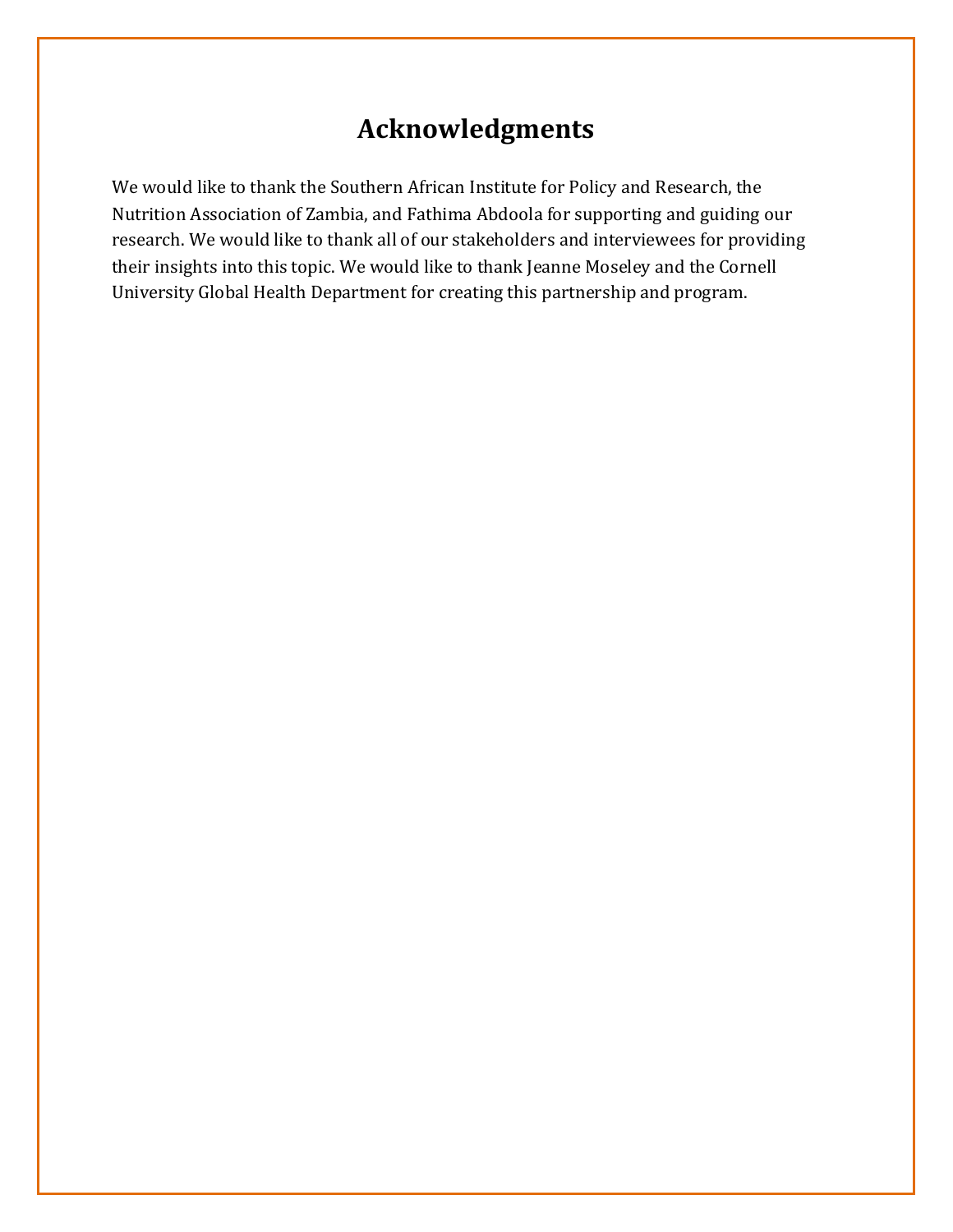## **References**

- African Health Observatory. (2019). Retrieved 22 June 2019, from http://www.aho.afro.who.int/profiles\_information/index.php/Zambia:Analytical\_s ummary - Non-communicable diseases and conditions
- Barker, L., Gout, B., & Crowe, T. (2011). Hospital Malnutrition: Prevalence, Identification and Impact on Patients and the Healthcare System. *International Journal of Environmental Research and Public Health*, *8*(2), 514–527. <https://doi.org/10.3390/ijerph8020514>
- Basu, S., James, P., & Lobstein, T. (2014). The link between food, nutrition, diet and noncommunicable diseases. Retrieved from [https://www.wcrf.org/sites/default/files/PPA\\_NCD\\_Alliance\\_Nutrition.pdf](https://www.wcrf.org/sites/default/files/PPA_NCD_Alliance_Nutrition.pdf)

Central Statistical Office (CSO) [Zambia], Ministry of Health (MOH) [Zambia], and ICF. 2019.

- Enteral and Parenteral Nutrition. Retrieved 25 July 2019, from <https://gi.org/topics/enteral-and-parenteral-nutrition/>
- Ezzati, M., & Riboli, E. (2013). Behavioral and Dietary Risk Factors for Noncommunicable Diseases. *New England Journal of Medicine*, *369*(10), 954–964. <https://doi.org/10.1056/NEJMra1203528>
- Lim, S., Vos, T., & Flaxman, A. (2012). A comparative risk assessment of burden of disease and injury attributable to 67 risk factors and risk factor clusters in 21 regions, 1990–2010: a systematic analysis for the Global Burden of Disease Study 2010. Retrieved from [https://www.thelancet.com/journals/lancet/article/PIIS0140-6736\(12\)61766-](https://www.thelancet.com/journals/lancet/article/PIIS0140-6736(12)61766-8/fulltext?rss=yes) [8/full](https://www.thelancet.com/journals/lancet/article/PIIS0140-6736(12)61766-8/fulltext?rss=yes) [text?rss=yes](https://www.thelancet.com/journals/lancet/article/PIIS0140-6736(12)61766-8/fulltext?rss=yes)
- List of Approved Training Programs. (2019). Retrieved 25 June 2019, from [http://www.hpcz.org.zm/services/approval-regulation-of-training-programmes/ap](http://www.hpcz.org.zm/services/approval-regulation-of-training-programmes/approved-training-programmes/training-programmes/) [proved-training-programmes/training-programmes/](http://www.hpcz.org.zm/services/approval-regulation-of-training-programmes/approved-training-programmes/training-programmes/)
- Malnutrition. (2018). Retrieved 16 July 2019, from [https://www.who.int/news-room/fact](https://www.who.int/news-room/fact-sheets/detail/malnutrition)[sheets/detail/malnutrition](https://www.who.int/news-room/fact-sheets/detail/malnutrition)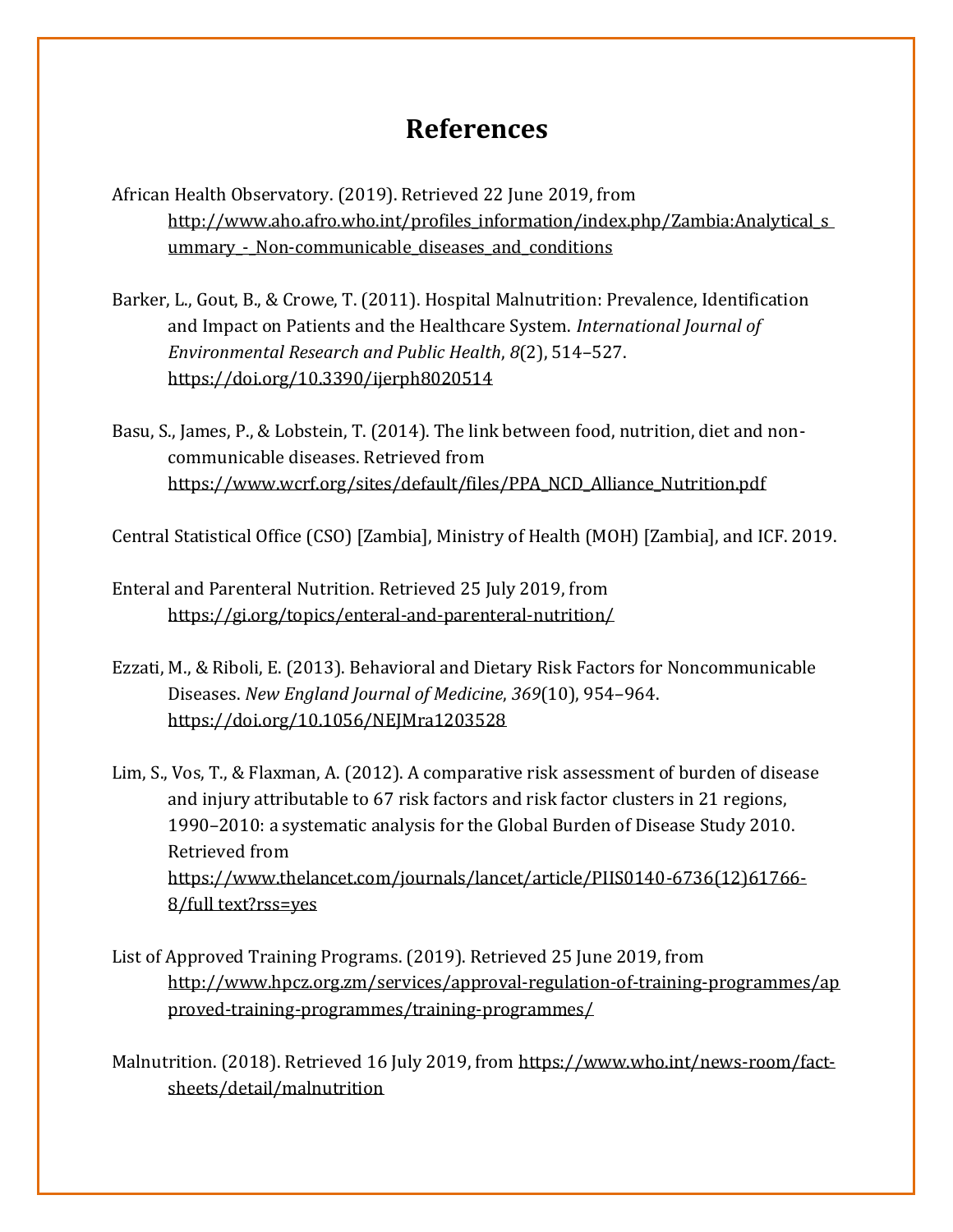Minister of Finance, & Hon. Mutati, F. (2017). 2018 Budget Address. Retrieved 25 June 2019, from [http://www.parliament.gov.zm/sites/default/files/images/publication\\_docs/201](http://www.parliament.gov.zm/sites/default/files/images/publication_docs/2018%20Budget.pdf) [8%](http://www.parliament.gov.zm/sites/default/files/images/publication_docs/2018%20Budget.pdf) [20Budget.pdf](http://www.parliament.gov.zm/sites/default/files/images/publication_docs/2018%20Budget.pdf)

Ministry of Health, Zambia, Central Statistics Office, Zambia and ICF, 2019 (2018). Zambia. Demographic and Health Survey 2018 Key Indicators Report.

Ministry of Health. *Zambia National Health Strategic Plan 2017-2021*.

Ministry of Home Affairs, Central Statistical Office, & Ministry of Health. (2018). Zambia SAVVY report 2015-2016: Mortality and causes of death information from verbal autopsy. Retrieved 25 June 2019, from [https://www.zamstats.gov.zm/phocadownload/Demography/SAVVY%20Report%](https://www.zamstats.gov.zm/phocadownload/Demography/SAVVY%20Report%202015%20-16.pdf) 202015%20-16.pdf

- MOST, USAID Micronutrient Program. 2004. *Zambian National Strategy and Plan of Action for the Prevention and Control of Vitamin A Deficiency and Anemia*. Arlington, Virginia, USA
- Mukanu, M., Zulu, J., Mweemba, C., & Mutale, W. (2017). Responding to non-communicable diseases in Zambia: a policy analysis. *Health Research Policy And Systems*, *15*(1). doi: 10.1186/s12961-017-0195-7
- Mukuka, R. M., & Mofu, M. (2016). *The Status of Hunger and Malnutrition in Zambia: A Review of Methods and Indicators*. (Technical Paper No. 5), 34.

National Food and Nutrition Commission. *Zambia Nutrition Advocacy Plan 2017-2019*.

Neumann, P., & Cohen, J. (2009). Cost savings and cost-effectiveness of clinical preventative care. Retrieved from<https://www.ncbi.nlm.nih.gov/pubmed/22052182>

Nutrition Programmes. (2015). Retrieved 22 July 2019, from [http://www.nfnc.org.zm](http://www.nfnc.org.zm/)

The National Food and Nutrition Policy. (2011). Retrieved 25 June 2019, from [https://extranet.who.int/nutrition/gina/sites/default/files/ZMB%202006%20NFN](https://extranet.who.int/nutrition/gina/sites/default/files/ZMB%202006%20NFNP.pdf) [P.](https://extranet.who.int/nutrition/gina/sites/default/files/ZMB%202006%20NFNP.pdf)pdf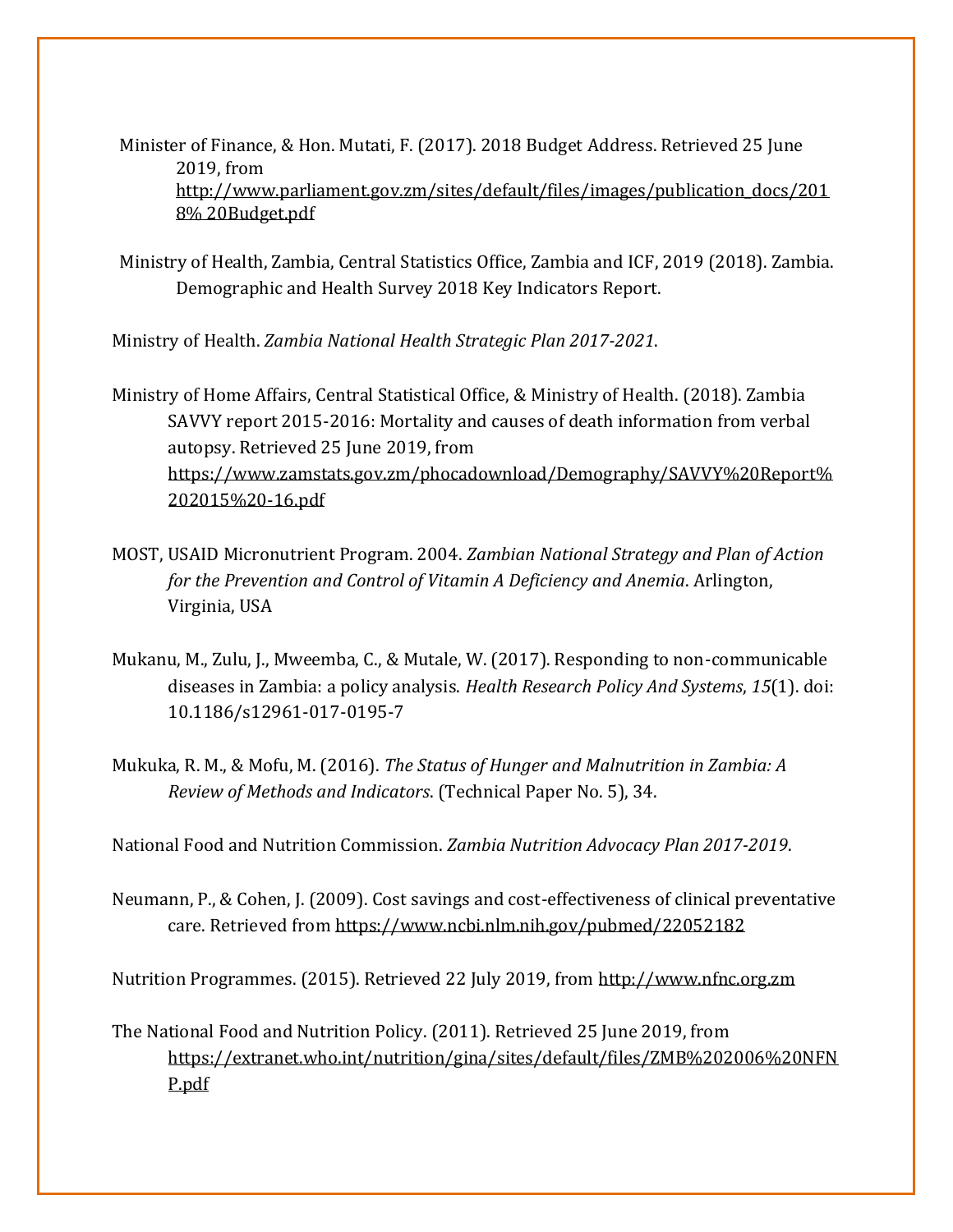- Richards, K., & Bellack, S. (2016). Malnutrition in Zambia: Harnessing Social Protection for the Most Vulnerable. *Save the Children (UK) and CSOSUN (Zambia), London, UK*.
- Unicef.org. (2019). *Nutrition*[. \[online\] Available at:](http://www.unicef.org/zambia/nutrition)  [https://www.unicef.org/zambia/nutrition](http://www.unicef.org/zambia/nutrition) [Accessed 18 Jun. 2019].
- WHO e-Library of Evidence for Nutrition Actions (eLENA). Retrieved 16 July 2019, from <https://www.who.int/elena/en/>
- <span id="page-27-0"></span>Zambia Demographic and Health Survey 2018: Key Indicators. Rockville, Maryland, USA: Central Statistical Office, Ministry of Health, and ICF.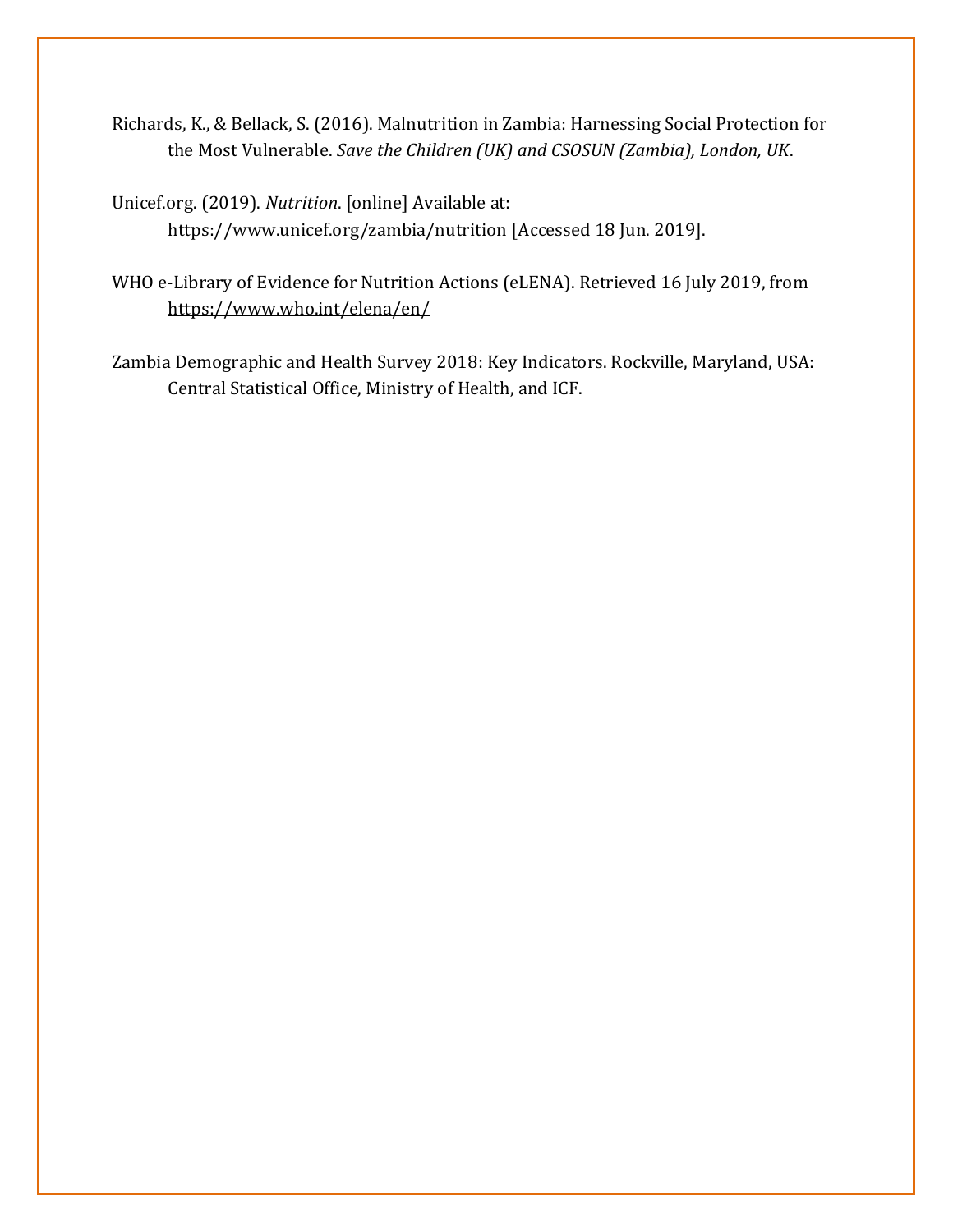## **Appendix**

| <b>Indicator</b> | 1996<br>(ZDHS) | 2002<br>(ZDHS) | 2007<br>(ZDHS) | $2013 -$<br>2014 | 2018<br>(ZDHS) |
|------------------|----------------|----------------|----------------|------------------|----------------|
| Stunting         | 42             | 47             | 45             | 40               | 35             |
| Wasting          | 4              | 5              | כ              | b                | 4              |
| Underweigh       | 24             | 28             | 15             | 15               | 12             |

<span id="page-28-0"></span>

| Table 1. Nutrition status of Zambia (1996 - 2018) |  |  |
|---------------------------------------------------|--|--|
|---------------------------------------------------|--|--|

t *Source:* National Food and Nutrition Policy, and Zambia Demographic and Health Surveys

#### *Figure 1. Linking NCDs to behavioral choices and diet*

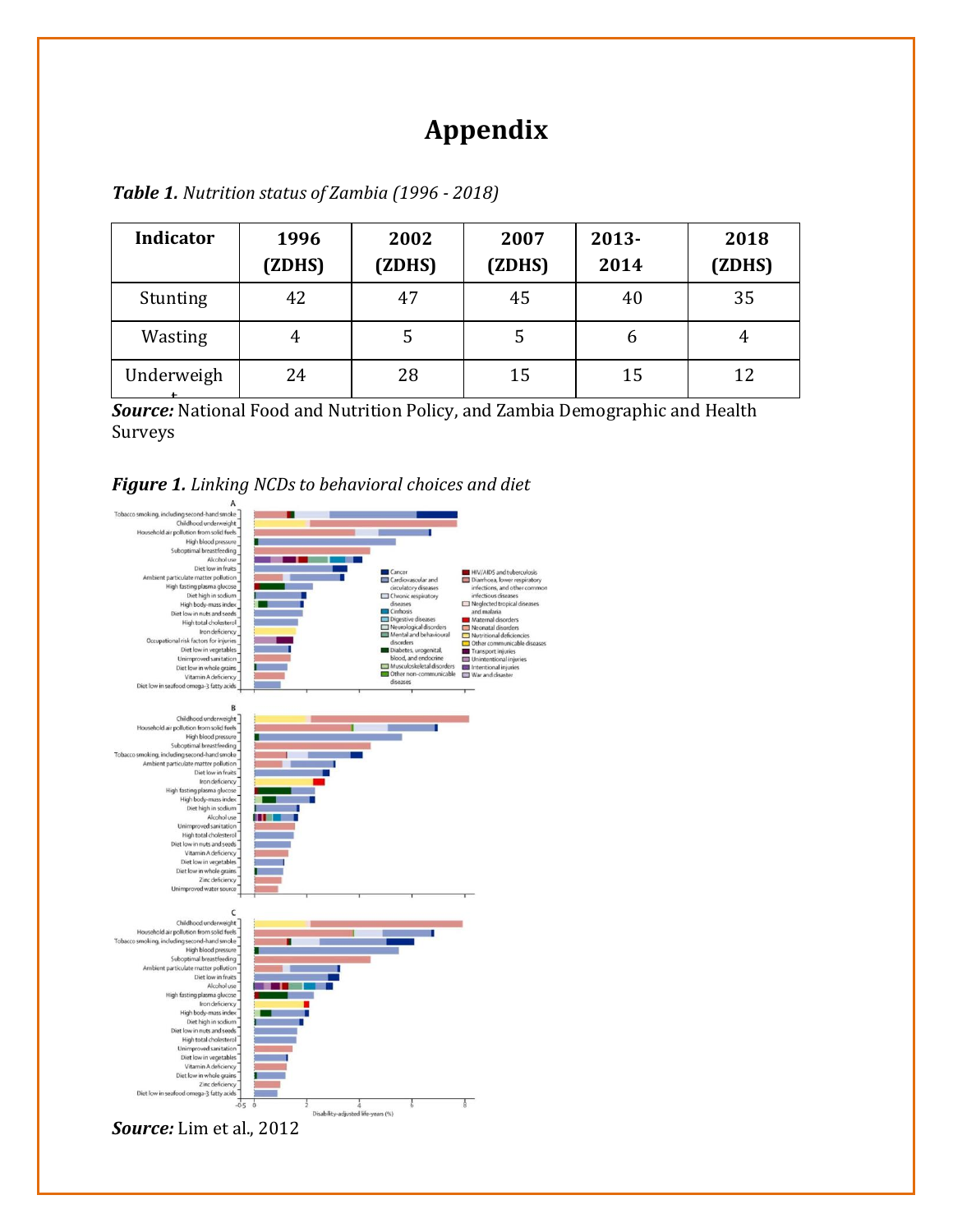| <b>Name</b>                | <b>Position</b>                                                             | Organization                           | <b>Training</b>             |
|----------------------------|-----------------------------------------------------------------------------|----------------------------------------|-----------------------------|
| Anonymous                  | Not disclosed                                                               | Ministry of Health                     | Zambia                      |
| Anonymous                  | Physician                                                                   | Victoria Hospital                      | Not relevant<br>to research |
| Anonymous                  | <b>Clinical Nutritionist</b>                                                | Not disclosed                          | Zambia and<br>Internation   |
| Fathima<br>Abdool          | Dietitian                                                                   | Various<br>private                     | International               |
| Pharaoh<br>Banda           | <b>Clinical Nutritionist</b>                                                | University<br><b>Teaching Hospital</b> | Zambia                      |
| Sally<br><b>Bell-Cross</b> | Clinical Nutritionist,<br>I4Life Project Manager                            | Neri Clinic, I4Life<br>Program         | International               |
| Augustin<br>e Kaunda       | <b>Food Scientist</b><br>and Nutritionist                                   | <b>NAZ</b>                             | Zambia                      |
| Joyce Makasa               | <b>Clinical Nutritionist Intern</b>                                         | Neri Clinic, I4Life<br>Program         | Zambia                      |
| Dr. Abucar<br>Noor Ali     | Physician                                                                   | Not disclosed                          | Not relevant<br>to research |
| Anonymous                  | <b>Clinical Nutritionist</b>                                                | Cancer<br><b>Diseases</b>              | Zambia                      |
| Wilbroa<br>d Zimba         | Clinical Nutritionist,<br>Media Advocate, former<br>NAZ publicity secretary | Not disclosed                          | Zambia                      |

*Table 2. Stakeholders Interviewed in June and July of 2019*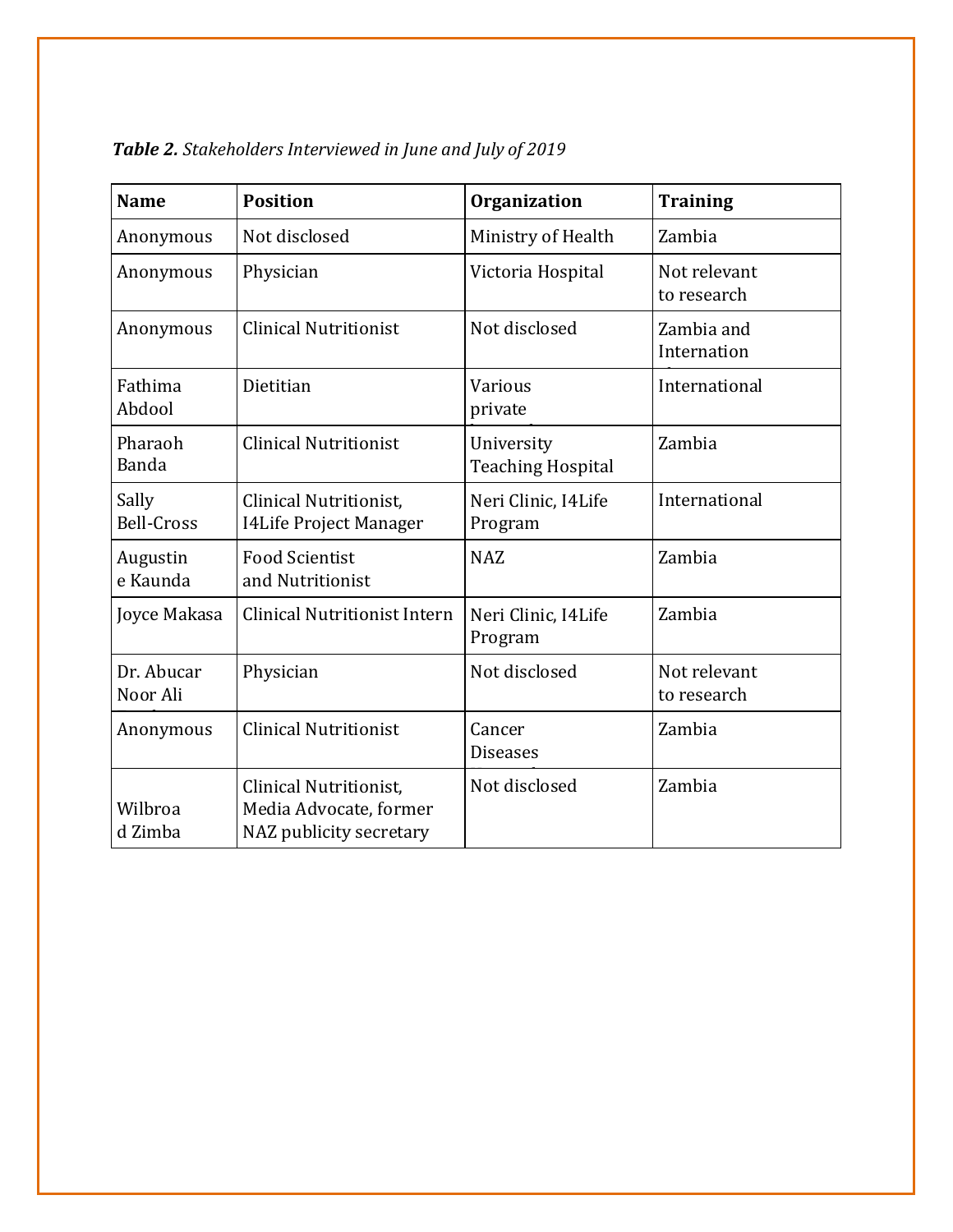#### *Table 3: Code-Book*

| Code                                        | <b>Definition</b>                                                                                                                                                                  |  |  |
|---------------------------------------------|------------------------------------------------------------------------------------------------------------------------------------------------------------------------------------|--|--|
| <b>Government: efforts</b>                  | How the government is trying to develop the nutrition<br>profession in Zambia                                                                                                      |  |  |
| Domestically trained                        | Degree/diploma accredited by a domestic (Zambian)<br>institution.                                                                                                                  |  |  |
| International: secondary training           | Masters and/or postgraduate degree accredited by an<br>international institution                                                                                                   |  |  |
| Feelings: upon graduation                   | Whether they felt professionally prepared for the work they<br>did after graduation                                                                                                |  |  |
| Team: dynamic                               | How the clinical team perceives, interacts and welcomes<br>nutrition professionals within the clinic/hospital setting                                                              |  |  |
| Changes: profession                         | Changes that nutrition professionals want to see in their<br>profession due to the challenges they face.                                                                           |  |  |
| Nutrition interventions: effective/feasible | Whether nutrition interventions are feasible and effective in<br><b>Zambia</b>                                                                                                     |  |  |
| NAZ: perspective                            | What nutrition professionals think of NAZ                                                                                                                                          |  |  |
| NAZ: challenges                             | Challenges that NAZ faces that impede their effectiveness as<br>an association.                                                                                                    |  |  |
| NAZ: benefits                               | What benefits do non-members and members get from NAZ                                                                                                                              |  |  |
| NAZ: efforts                                | How NAZ is contributing in the development of the nutrition<br>profession in Zambia.                                                                                               |  |  |
| Professional development                    | Ways in which nutrition professionals stay up to date with<br>nutrition advice/ interventions and learn more about<br>nutrition.                                                   |  |  |
| Framework: diagnosis                        | How nutrition professionals diagnose patients.                                                                                                                                     |  |  |
| Government: perspective                     | What nutrition professionals think the government thinks of<br>them and their profession.                                                                                          |  |  |
| Framework: intervention/treatment           | How nutrition professionals provide nutrition<br>interventions/treatments to patients.                                                                                             |  |  |
| Other health professionals: perspective     | How other health professionals perceive the importance of<br>nutrition and nutrition professionals.                                                                                |  |  |
| Practice                                    | What nutrition professionals do                                                                                                                                                    |  |  |
| Advocacy: efforts                           | How individual nutrition professionals try to advocate for<br>their profession and enlighten other health professionals<br>about the importance of nutrition and their profession. |  |  |

## *Table 4. NFNC Programmes as of 2015*

| <b>Title</b>                                                    | <b>Overview</b>                                                                                                                                                                                                                                                                                                            |
|-----------------------------------------------------------------|----------------------------------------------------------------------------------------------------------------------------------------------------------------------------------------------------------------------------------------------------------------------------------------------------------------------------|
| The First 1,000<br><b>Most Critical Days</b><br>Programme       | This three year programme is focused on reducing malnutrition.<br>Specifically, the programme strives to reduce the levels of<br>stunting in children under two years of age from 45% to 35% by                                                                                                                            |
| Maternal,<br>Adolescent, Infant<br>and Young Child<br>Nutrition | To guide the implementation of MAIYCN activities of all<br>stakeholders (community health workers; teachers; agriculture<br>extension workers; public health workers; social workers;<br>volunteers and other stakeholders) to contribute towards the<br>reduction of stunting in the First 1000 Most Critical Days (MCDs) |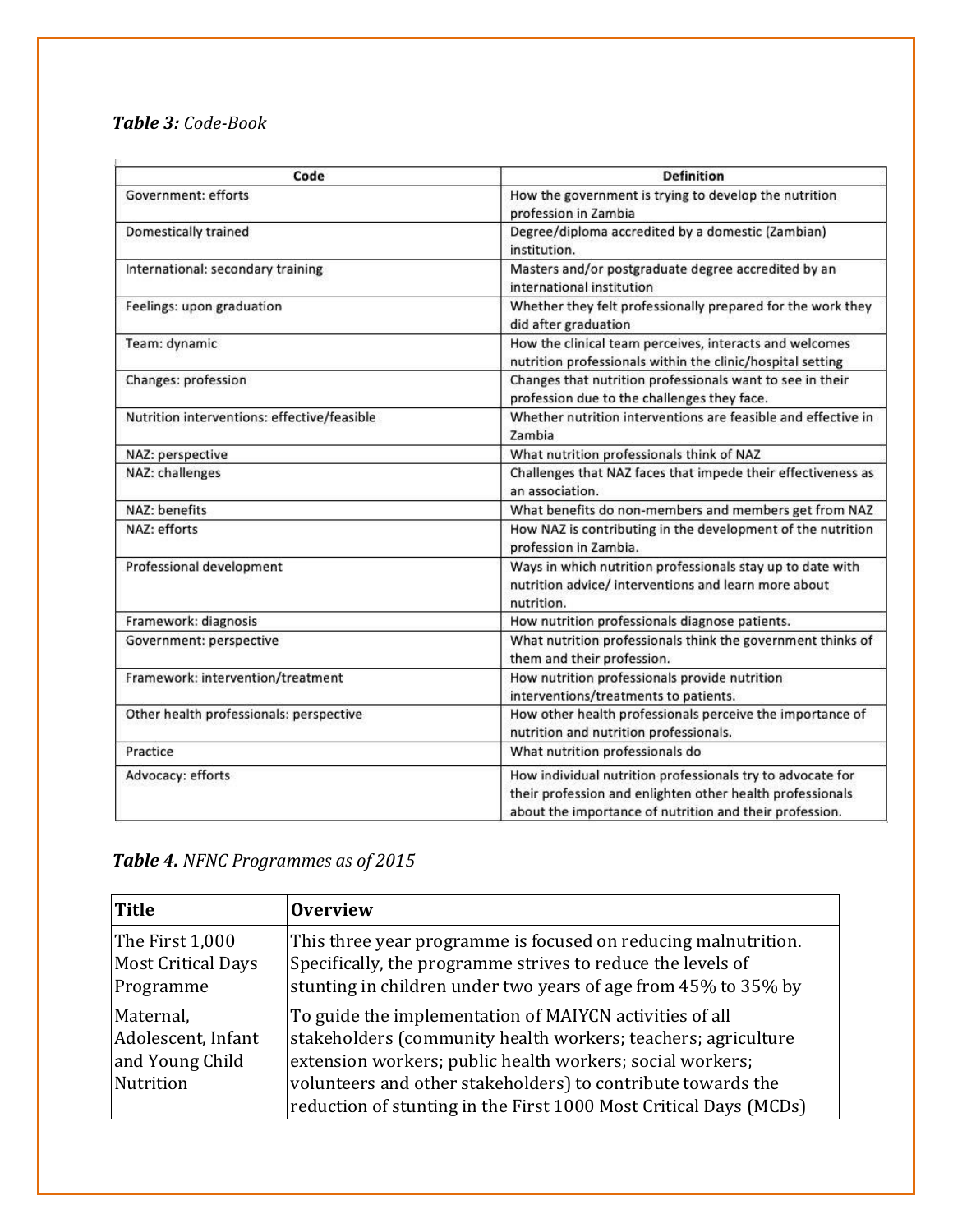|                                                  | 1. To provide standard guidelines on maternal, infant and<br>young child nutrition for health to all key stakeholders.<br>2. To provide standard messages to all key stakeholders so<br>as to promote good nutrition for mothers, adolescents<br>and children.<br>3. To provide standard messages for adolescent's nutrition in                                                                                                                                                                                 |
|--------------------------------------------------|-----------------------------------------------------------------------------------------------------------------------------------------------------------------------------------------------------------------------------------------------------------------------------------------------------------------------------------------------------------------------------------------------------------------------------------------------------------------------------------------------------------------|
| Management<br>of Severe<br>Acute<br>Malnutrition | The main objective of the programme is to contribute to the<br>reduction of under-five mortality rate by adequate management of<br>severe-acute malnutrition in hospital and community settings using<br>the WHO guidelines.                                                                                                                                                                                                                                                                                    |
| Nutrition in<br>Emergencie<br>S                  | By the year 2015 technical capacity in food and nutrition emergency<br>preparedness and response will have been enhanced. Specific<br>objectives:<br>To develop training packages in areas of food and nutrition<br>$\bigcirc$<br>in the context of emergency preparedness and disaster risk<br>reduction and response.<br>To implement training, targeting key stakeholders and key<br>$\bigcirc$<br>areas of food and nutrition for enhanced emergency                                                        |
| Nutrition and HIV                                | By 2015, the food and nutrition component in HIV treatment, care<br>and support will have been integrated and strengthened, with<br>special focus on HIV positive pregnant and lactating women and<br>HIV-positive infants and children.                                                                                                                                                                                                                                                                        |
| <b>School Health</b><br>and Nutrition            | The objective of this programme is to improve learning and equity<br>among children attending basic education through integrated<br>health and nutrition interventions. It was hoped that if<br>interventions are well implemented, they could increase enrolment<br>and attendance, reduce hunger and improve nutritional status.                                                                                                                                                                              |
| Food and<br><b>Nutrition Security</b>            | By 2015, production, access and consumption of food<br>1.<br>crops, fish and livestock will have been broadened<br>contributing to improved household food and nutrition<br>security and more diverse diets for the Zambian<br>population, especially the most vulnerable groups.<br>2. By 2015, micronutrient deficiencies of iodine, vitamin A,<br>iron and zinc will be reduced to below public health levels<br>among women of reproductive age, pregnant women and<br>children under the age of two years. |